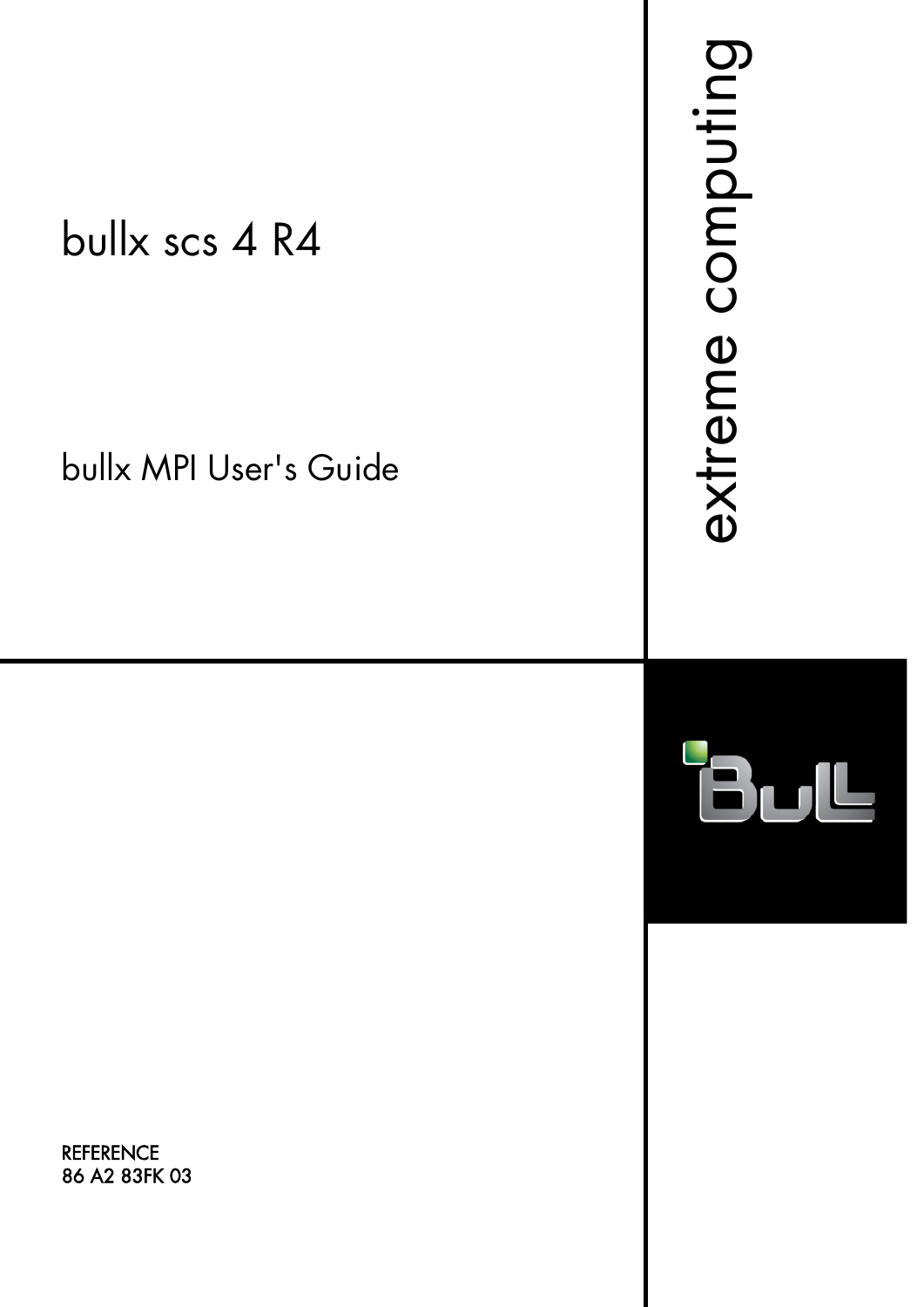The following copyright notice protects this book under Copyright laws which prohibit such actions as, but not limited to, copying, distributing, modifying, and making derivative works.

Copyright © Bull SAS 2014

Printed in France

### Trademarks and Acknowledgements

We acknowledge the rights of the proprietors of the trademarks mentioned in this manual.

All brand names and software and hardware product names are subject to trademark and/or patent protection.

Quoting of brand and product names is for information purposes only and does not represent trademark and/or patent misuse.

### **Software**

March 2014

Bull Cedoc 357 avenue Patton BP 20845 49008 Angers Cedex 01 **FRANCE** 

*The information in this document is subject to change without notice. Bull will not be liable for errors contained herein, or for incidental or consequential damages in connection with the use of this material.*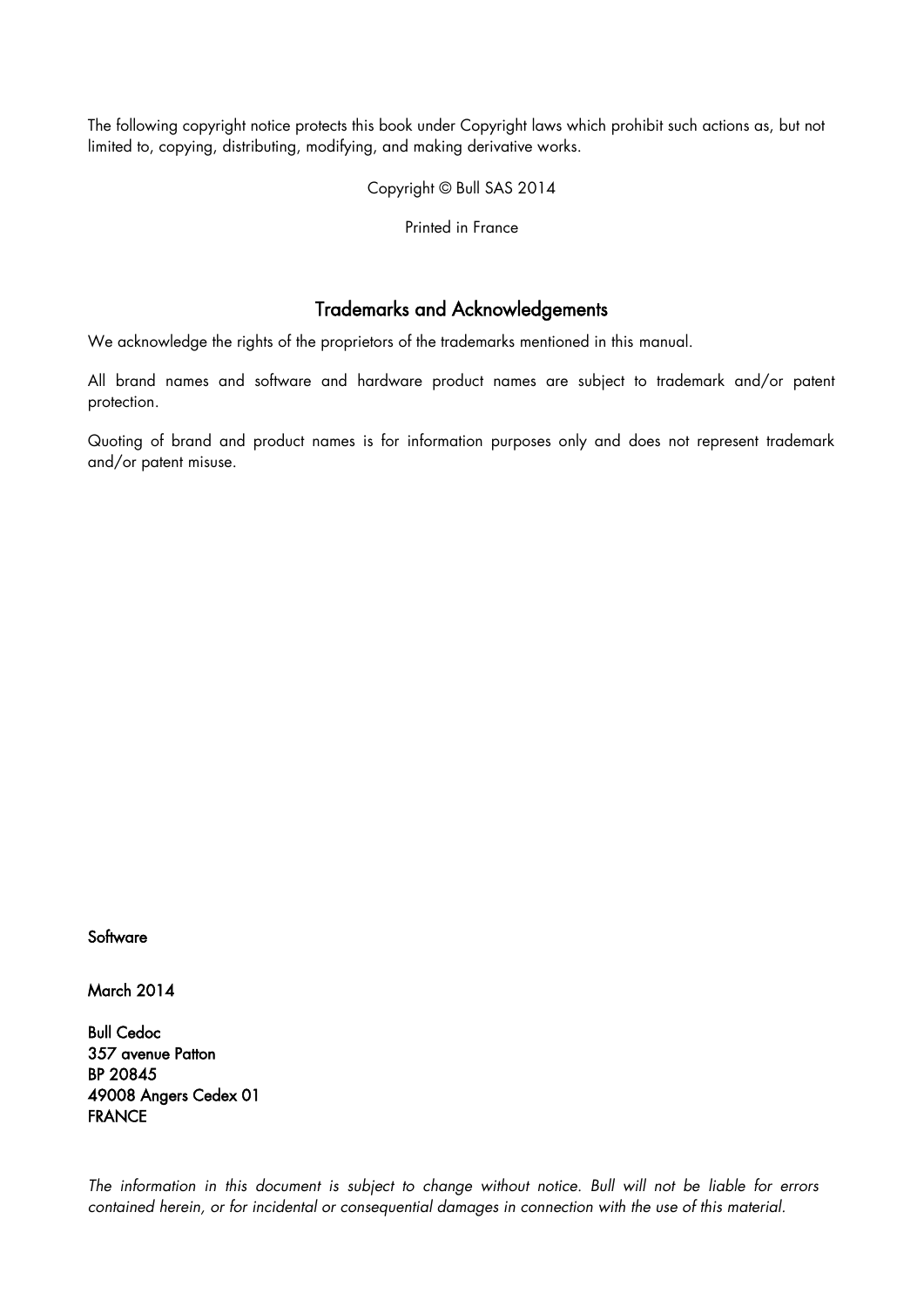# **Table of Contents**

| Chapter 1. |     |       |  |  |  |
|------------|-----|-------|--|--|--|
|            | 1.1 |       |  |  |  |
|            |     | 1.1.1 |  |  |  |
|            |     | 1.1.2 |  |  |  |
|            |     | 1.1.3 |  |  |  |
|            |     | 1.1.4 |  |  |  |
|            |     | 1.1.5 |  |  |  |
|            | 1.2 |       |  |  |  |
| Chapter 2. |     |       |  |  |  |
|            | 2.1 |       |  |  |  |
|            |     | 2.1.1 |  |  |  |
|            |     | 2.1.2 |  |  |  |
|            | 2.2 |       |  |  |  |
|            | 2.3 |       |  |  |  |
|            | 2.4 |       |  |  |  |
|            |     | 2.4.1 |  |  |  |
|            |     | 2.4.2 |  |  |  |
|            | 2.5 |       |  |  |  |
|            |     | 2.5.1 |  |  |  |
|            |     | 2.5.2 |  |  |  |
|            |     | 2.5.3 |  |  |  |
|            |     | 2.5.4 |  |  |  |
|            | 2.6 |       |  |  |  |
|            |     | 2.6.1 |  |  |  |
|            |     | 2.6.2 |  |  |  |
|            | 2.7 |       |  |  |  |
|            |     | 2.7.1 |  |  |  |
|            |     | 2.7.2 |  |  |  |
|            |     | 2.7.3 |  |  |  |
|            |     | 2.7.4 |  |  |  |
|            |     | 2.7.5 |  |  |  |
|            |     |       |  |  |  |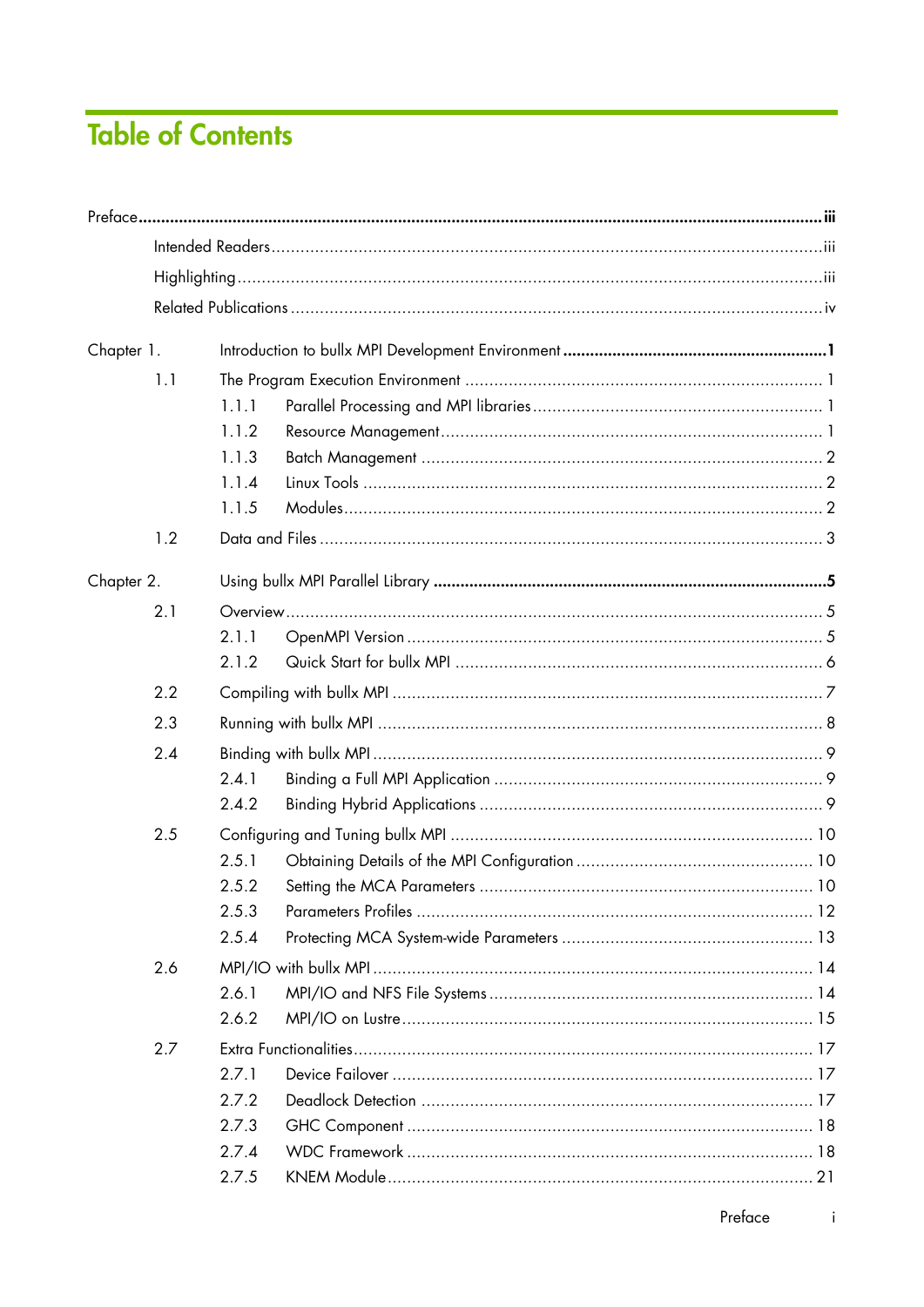|     | 2.7.6 |  |  |
|-----|-------|--|--|
|     | 277   |  |  |
|     | 2.7.8 |  |  |
|     |       |  |  |
| 2.8 |       |  |  |
|     |       |  |  |
|     | 2.8.2 |  |  |
|     | 2.8.3 |  |  |
|     |       |  |  |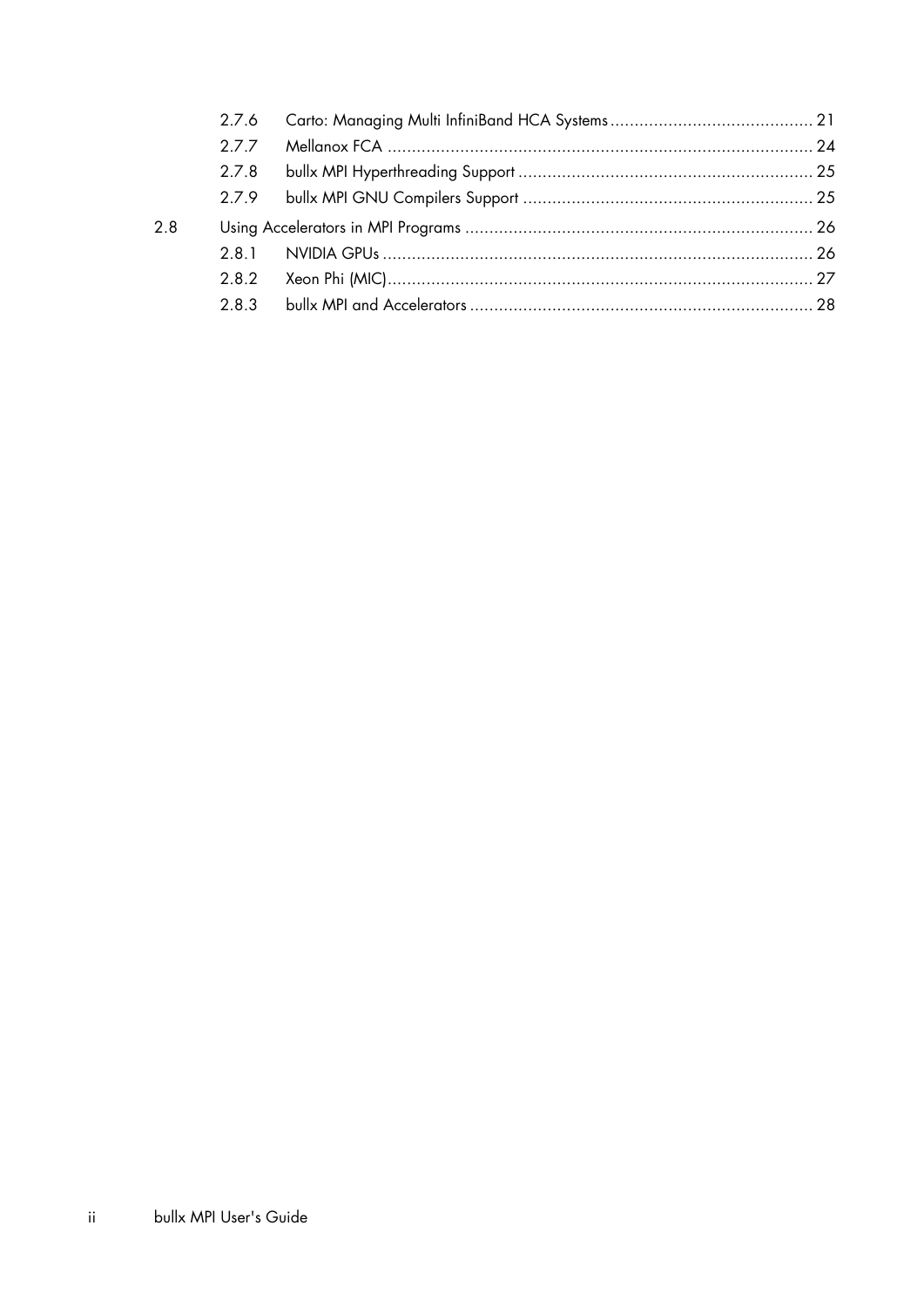# <span id="page-4-0"></span>**Preface**

|      | The purpose of this guide is to describe bullx MPI, which is the Message Passing Interface<br>parallel library recommended for extreme computing development applications.                                                                                           |  |  |  |  |
|------|----------------------------------------------------------------------------------------------------------------------------------------------------------------------------------------------------------------------------------------------------------------------|--|--|--|--|
|      | The installation of all hardware and software components of the cluster must have been<br>completed. The cluster Administrator must have carried out basic administration tasks<br>(creation of users, definition of the file systems, network configuration, etc.). |  |  |  |  |
| Note | You are advised to consult the Bull Support Web site for the most up-to-date product<br>information, documentation, firmware updates, software fixes and service offers:<br>http://support.bull.com                                                                  |  |  |  |  |
|      |                                                                                                                                                                                                                                                                      |  |  |  |  |

## <span id="page-4-1"></span>**Intended Readers**

This guide is aimed at MPI Application Developers of bullx supercomputer suite clusters.

<span id="page-4-2"></span>

| <b>Highlighting</b> |                                                                                                                 |                                                                                                                                                                                                                                                                                                                                                 |  |  |  |
|---------------------|-----------------------------------------------------------------------------------------------------------------|-------------------------------------------------------------------------------------------------------------------------------------------------------------------------------------------------------------------------------------------------------------------------------------------------------------------------------------------------|--|--|--|
|                     |                                                                                                                 | The following highlighting conventions are used in this guide:                                                                                                                                                                                                                                                                                  |  |  |  |
|                     | <b>Bold</b>                                                                                                     | Identifies the following:<br>Interface objects such as menu names, labels, buttons and icons.<br>File, directory and path names.<br>Keywords to which particular attention must be paid.<br>Identifies references such as manuals or URLs.<br>Identifies portions of program codes, command lines, or messages<br>displayed in command windows. |  |  |  |
|                     | Italic                                                                                                          |                                                                                                                                                                                                                                                                                                                                                 |  |  |  |
|                     | monospace                                                                                                       |                                                                                                                                                                                                                                                                                                                                                 |  |  |  |
|                     | $\prec$<br>$\geq$                                                                                               | Identifies parameters to be supplied by the user.                                                                                                                                                                                                                                                                                               |  |  |  |
|                     | Commands entered by the user                                                                                    |                                                                                                                                                                                                                                                                                                                                                 |  |  |  |
|                     | the contract of the contract of the contract of the contract of the contract of the contract of the contract of |                                                                                                                                                                                                                                                                                                                                                 |  |  |  |

System messages displayed on the screen



### **WARNING**

A *Warning* notice indicates an action that could cause damage to a program, device, system, or data.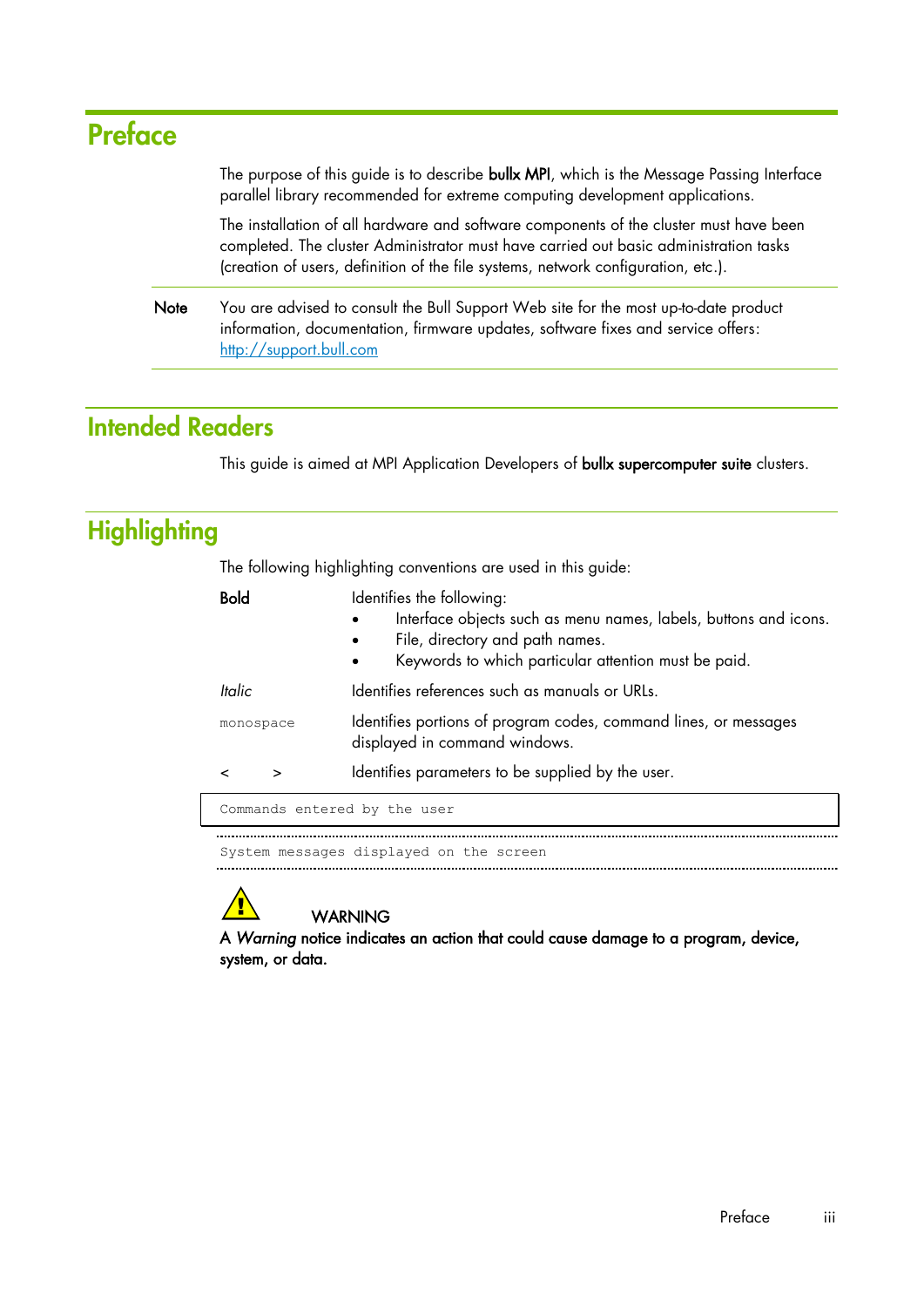## <span id="page-5-0"></span>**Related Publications**

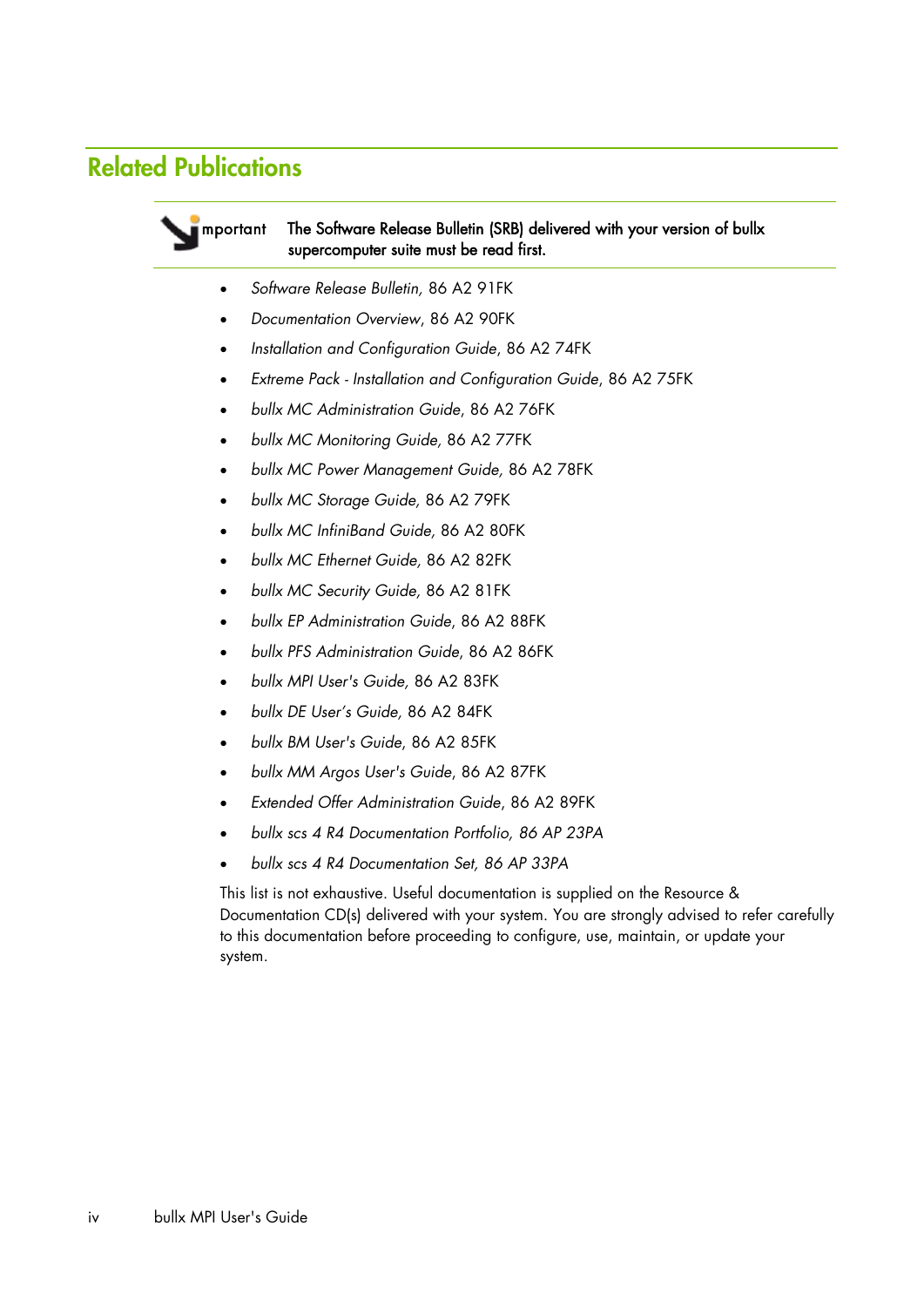# <span id="page-6-0"></span>**Chapter 1. Introduction to bullx MPI Development Environment**

## <span id="page-6-1"></span>**1.1 The Program Execution Environment**

When a user logs onto the system, the login session is directed to one of several nodes where the user may then develop and execute their applications. Applications can be executed on other cluster nodes apart from the user login system. For development, the environment consists of various components described in this section.

## <span id="page-6-2"></span>**1.1.1 Parallel Processing and MPI libraries**

bullx MPI is a set of tools and libraries that provide support to users throughout a project, from design to production.

bullx MPI is based on OpenMPI, the open source MPI 2.1 standards-compliant library. bullx MPI enables scalability for tens of thousands of cores with functions such as:

- Network-aware collective operations
- Fine grained process affinity thanks to integration with bullx Batch Manager
- Zero memory copy for intra-node communication

Other features, such as effective abnormal communication pattern detection and multi-path network failover, have been implemented to enhance the reliability and resilience of bullx MPI.

See *[Chapter 2](#page-10-0)* for more details.

## <span id="page-6-3"></span>**1.1.2 Resource Management**

The resource manager is responsible for the allocation of resources to jobs. The resources are provided by nodes that are designated as compute resources. Processes of the job are assigned to and executed on these allocated resources.

bullx Batch Manager is based on SLURM (Simple Linux Utility for Resource Management) and has the following functions.

- It allocates compute resources, in terms of processing power and Compute Nodes to jobs for specified periods of time. If required the resources may be allocated exclusively with priorities set for jobs.
- It launches and monitors jobs on sets of allocated nodes, and will also resolve any resource conflicts between pending jobs.
- It includes new scheduling policies, such as fair-sharing, pre-emptive and backfilling policies
- It implements topology-aware resource allocation aimed at optimizing job performance, by taking into consideration the topology and interconnect performance.

See The *bullx BM User's Guide* for more information.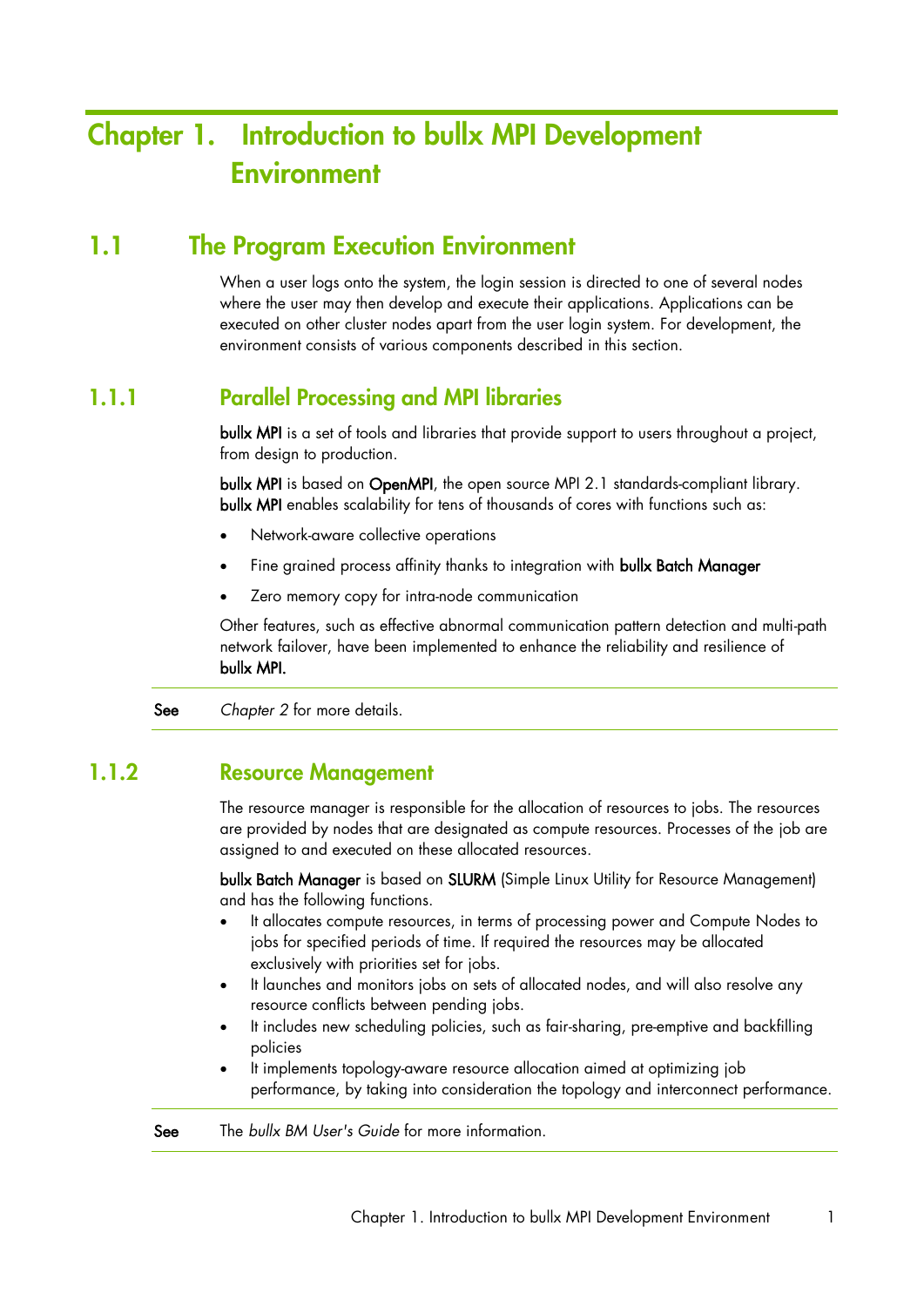## <span id="page-7-0"></span>**1.1.3 Batch Management**

The batch manager is responsible for handling batch jobs for extreme computing clusters.

PBS-Professional, a sophisticated, scalable, robust Batch Manager from Altair Engineering is supported as a standard, and can be used as batch manager. PBS Pro can also be integrated with the MPI libraries.

### mportant PBS Pro does not work with SLURM and should only be installed on clusters which do not use SLURM.

See *Extended Offer Administration Guide* for details regarding the installation and configuration of PBS-Professional.

## <span id="page-7-1"></span>**1.1.4 Linux Tools**

Standard Linux tools such as GCC (a collection of free compilers that can compile C/C++ and FORTRAN), GDB Gnu Debugger, and other third-party tools including the Intel FORTRAN Compiler, the Intel C Compiler, Intel MKL libraries and Intel Debugger IDB and the padb parallel debugger.

## <span id="page-7-2"></span>**1.1.5 Modules**

Modules software provides a means for predefining and changing environments. Each one includes a compiler, a debugger and library releases, which are compatible with each other. It is easy to invoke one given environment in order to perform tests and then compare the results with other environments.

See The *bullx DE User's Guide* for details on Modules.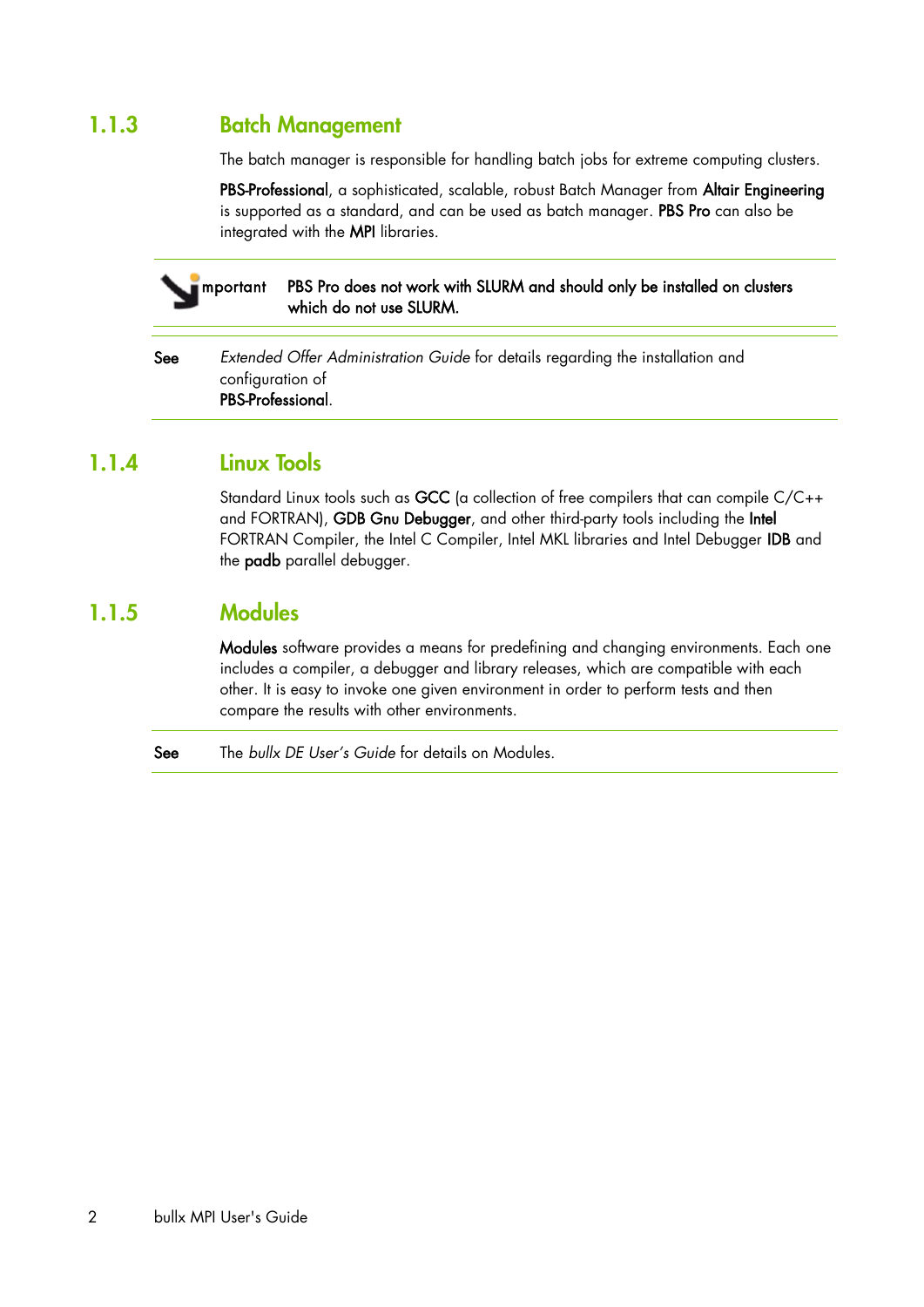## <span id="page-8-0"></span>**1.2 Data and Files**

bullx Parallel File System is based on the open source parallel file system, Lustre. Specific features have been developed and integrated to improve scalability, performance and resilience:

- Support of Lustre servers with twin InfiniBand links
- Support for fault-tolerant cells, e.g. Lustre servers with up to 4 nodes
- Silent deadlock and denied access event detection thanks to integration with **bullx** Management Center
- Integration of Lustre's dedicated Shine administration tool, with bullx Management **Center**

Application file I/O operations may be performed using locally mounted storage devices, or alternatively, on remote storage devices using either Lustre or the NFS file systems.

See The *bullx PFS Administration Guide* for more information on Lustre.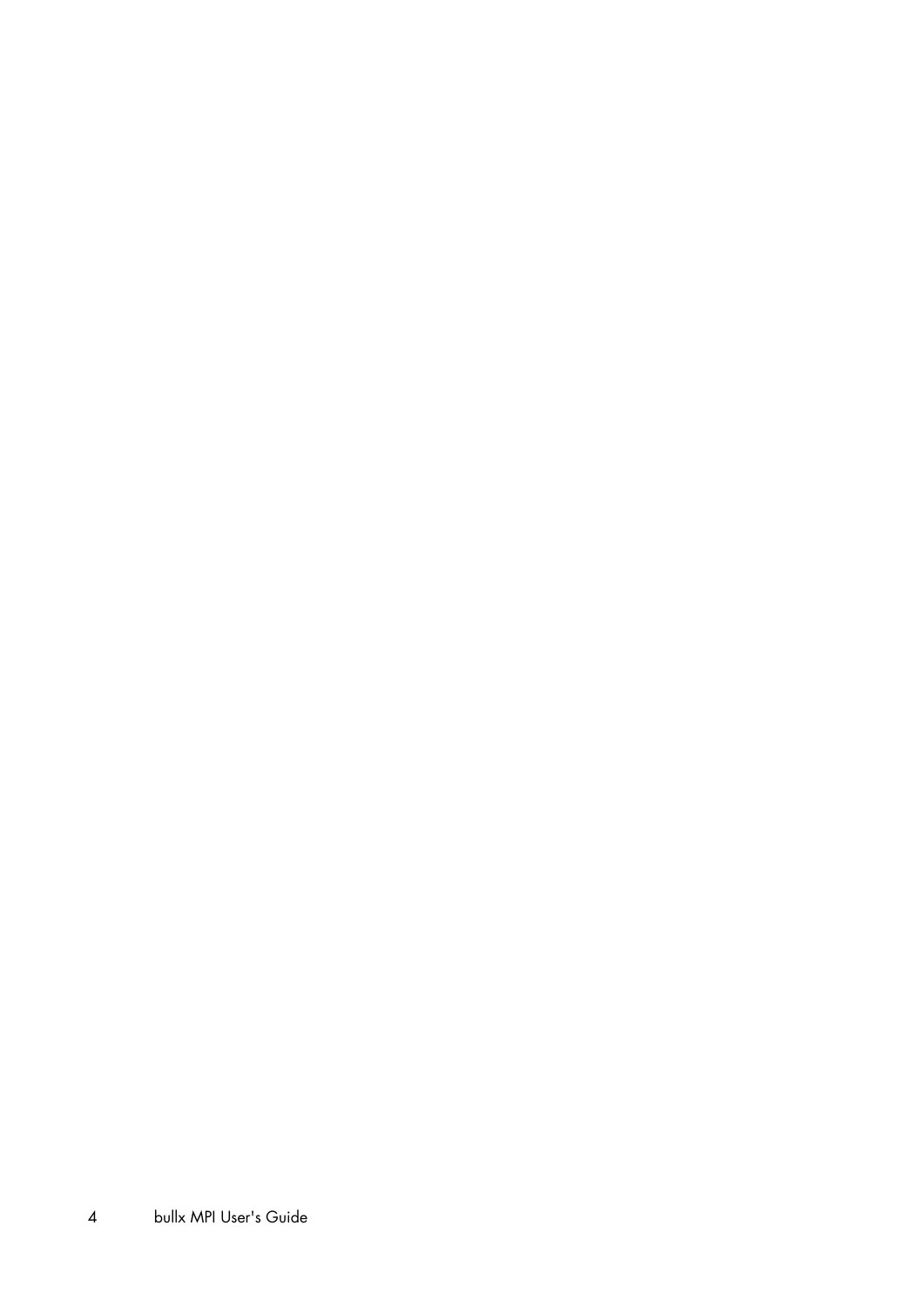## <span id="page-10-0"></span>**Chapter 2. Using bullx MPI Parallel Library**

A common approach to parallel programming is to use a message passing library, where a process uses library calls to exchange messages (information) with another process. This message passing allows processes running on multiple processors to cooperate.

Simply stated, a MPI (Message Passing Interface) provides a standard for writing messagepassing programs. A MPI application is a set of autonomous processes, each one running its own code, and communicating with each other through calls to subroutines of the MPI library.

This chapter describes the MPI interface used with bullx Extreme Computing:

#### **Programming with MPI**

It is not in the scope of this guide to describe how to program with MPI. Please, refer to the web, where you will find complete information.

## <span id="page-10-1"></span>**2.1 Overview**

bullx MPI is based on the Open Source Open MPI project. Open MPI is an MPI-2 implementation that is developed and maintained by a consortium of academic, research, and industry partners. Open MPI offers advantages for system and software vendors, application developers and computer science researchers.

This library enables dynamic communication with different device libraries, including InfiniBand (IB) interconnects, socket Ethernet/IB devices or single machine devices. bullx MPI conforms to the MPI-2 standard and supports up to the MPI\_THREAD\_SERIALIZED level.

Note As bullx MPI is based on Open MPI, most of the documentation available for Open MPI also applies to bullx MPI. You can therefore refer to<http://open-mpi.org/faq/> for more detailed information.

### <span id="page-10-2"></span>**2.1.1 OpenMPI Version**

The OpenMPI version from which bullx MPI derivates, is indicated in the file /opt/mpi/bullxmpi/<current\_version>/share/doc/bullxmpi- <current\_version>/NEWS.BULL.

To display the OpenMPI version, assuming the current bullx MPI version is 1.2.7.1, enter:

# head /opt/mpi/bullxmpi/1.2.7.1/share/doc/bullxmpi-1.2.7.1/NEWS.BULL

```
=============================
bullxmpi 1.2.7 Release Notes
==============================
Based on Open MPI 1.6.4.
See NEWS file for more informations
bullx MPI Additional Features
=============================
```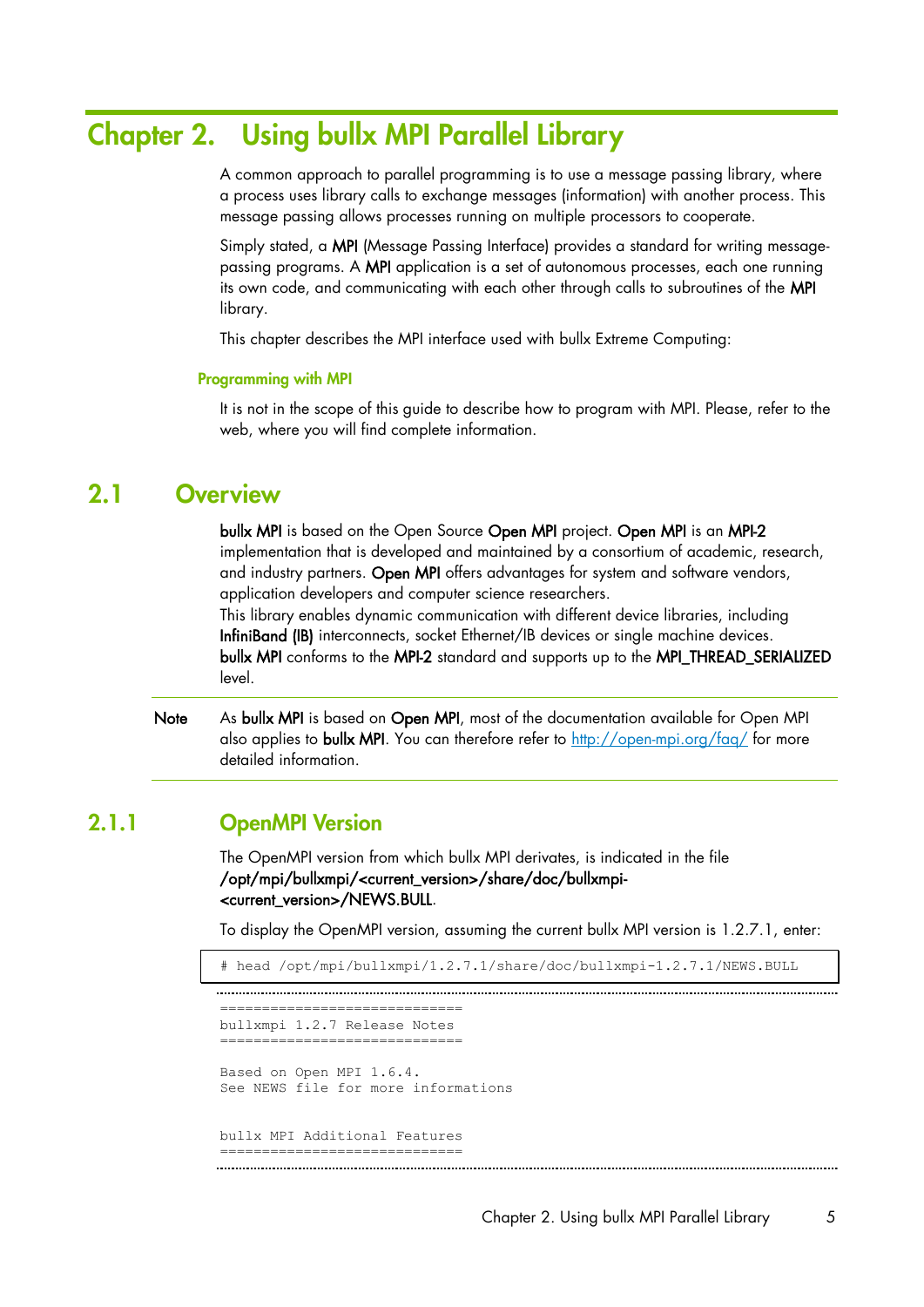## <span id="page-11-0"></span>**2.1.2 Quick Start for bullx MPI**

bullx MPI is usually installed in the /opt/mpi/bullxmpi/<version> directory.

To use it, you can either:

- Use the mpivars. {sh, csh} environment setting file, which may be sourced from the \${bullxmpi\_install\_path}/bin directory by a user or added to the profile for all users by the administrator
- Or use module files bundled with bullx MPI.

### mportant If you are using Intel compilers, you have to set the compilers environment before setting the bullx MPI environment.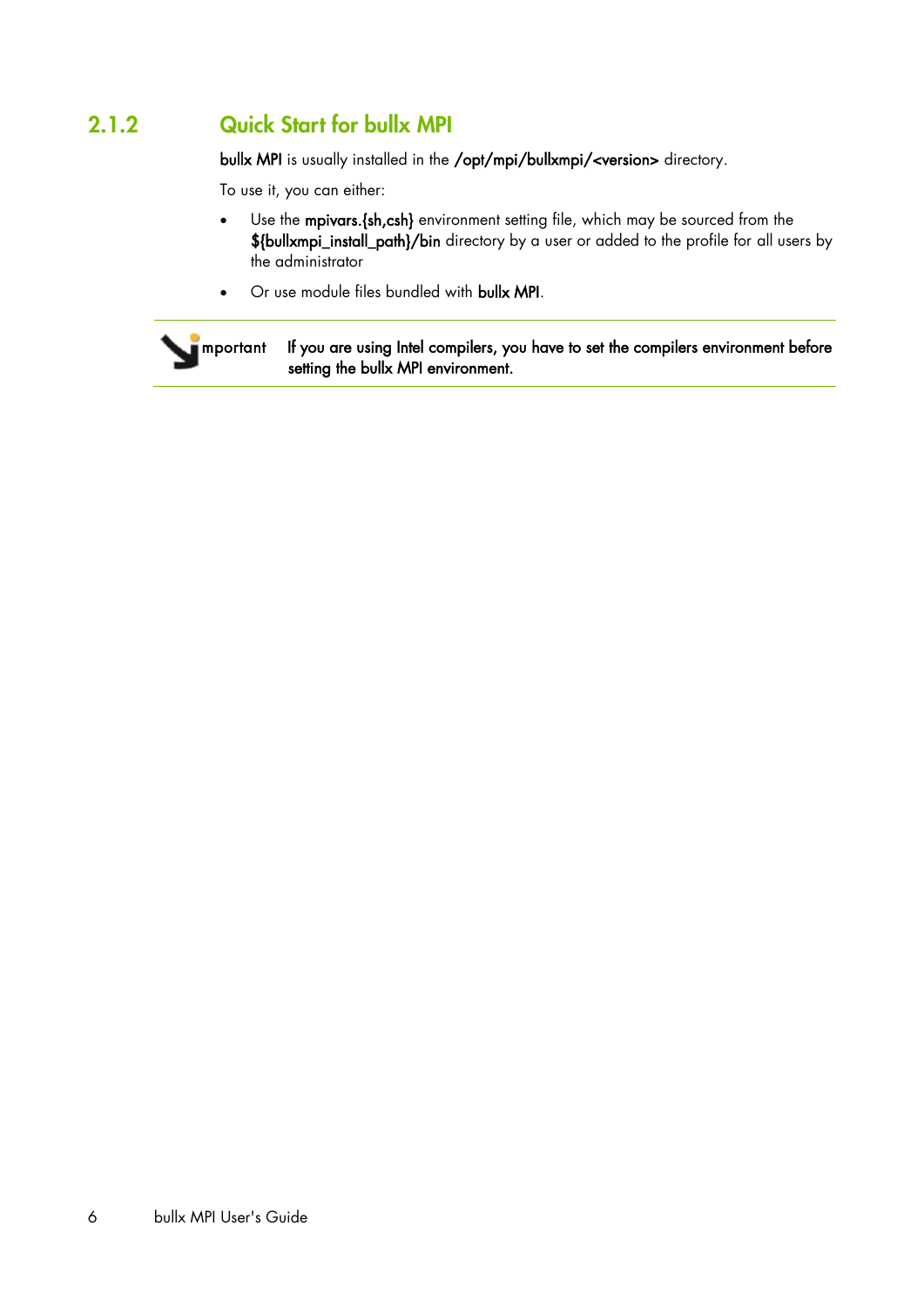## <span id="page-12-0"></span>**2.2 Compiling with bullx MPI**

MPI applications should be compiled using bullx MPI wrappers:

| C programs     | mpicc your-code.c                                                                   |
|----------------|-------------------------------------------------------------------------------------|
| $C++$ programs | mpiCC your-code.cc<br>or<br>mpic++ your-code.cc (for case-insensitive file systems) |
| F77 programs   | mpif77 your-code.f                                                                  |
| F90 programs   | mpif90 your-code.f90                                                                |

Wrappers to compilers simply add various command line flags and invoke a back-end compiler; they are not compilers in themselves.

bullx MPI currently uses Intel C and Fortran compilers to compile MPI applications.

For each wrapper, there is a file named <wrapper>-data.txt located in /opt/mpi/bullxmpi/<version>/share/bullxmpi which defines the default parameters for the compilation.

Additionally, you can export environment variables to override these settings, for example:

### OMPI\_MPICC=gcc OMPI\_MPICXX=g++

See The *Compiling MPI applications* FAQ available from [http://www.open-mpi.org](http://www.open-mpi.org/) for more information.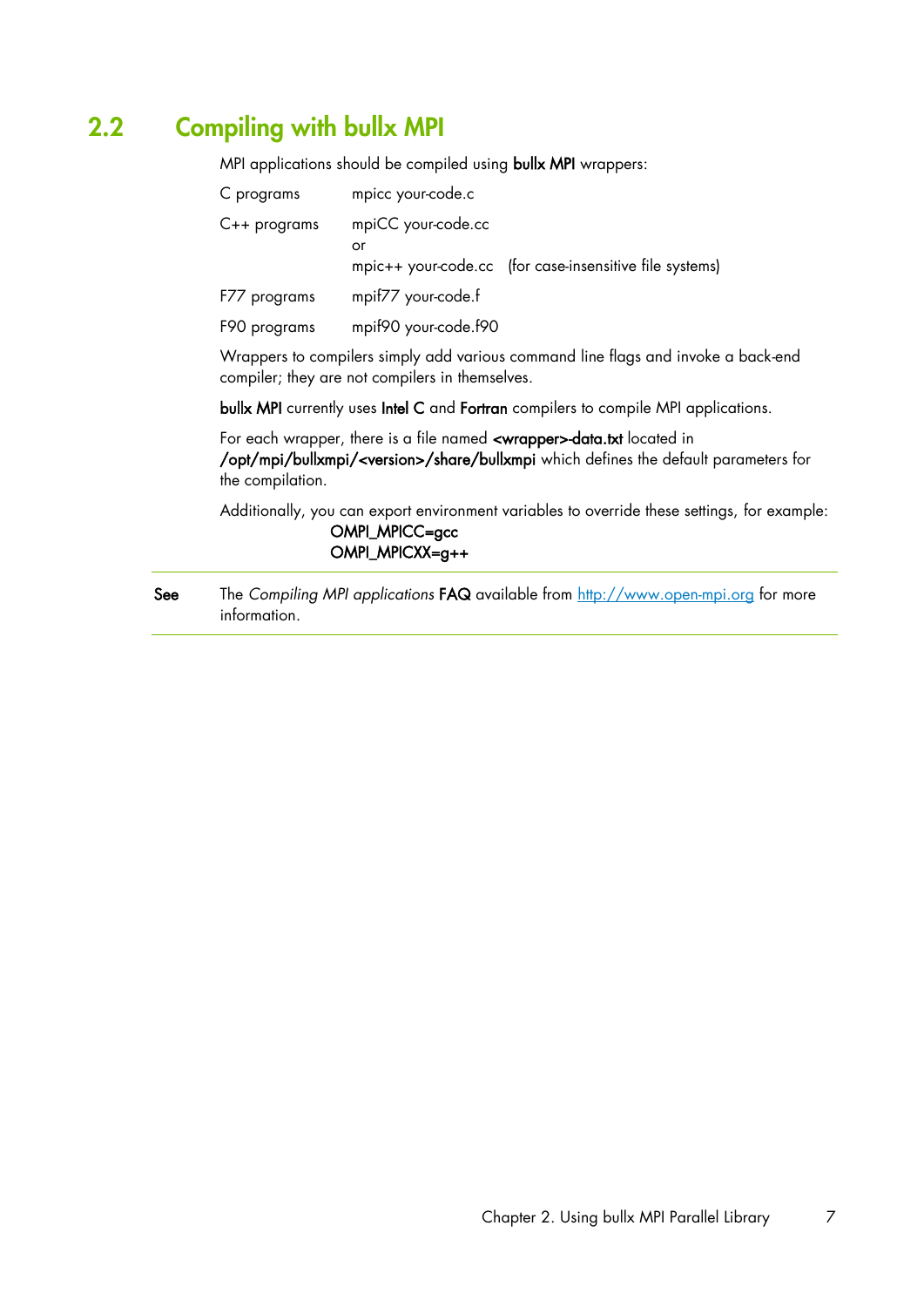## <span id="page-13-0"></span>**2.3 Running with bullx MPI**

bullx MPI comes with a launch command: mpirun.

mpirun is a unified processes launcher. It is highly integrated with various batch scheduling systems, auto-detecting its environment and acting accordingly.

### **Running without a Batch Scheduler**

mpirun can be used without a batch scheduler. You only need to specify the Compute Nodes list:

```
$ cat hostlist
node1
node2
$ mpirun -hostfile hostlist -np 4 ./a.out
```
### **Running with SLURM**

mpirun is to be run inside a SLURM allocation. It will auto-detect the number of cores and the node list. Hence, mpirun needs no arguments.

salloc -N 1 -n 2 mpirun ./a.out

You can also launch jobs using srun with the port reservation mechanism:

srun -N 1 -n 2 ./a.out

### **Notes**

From bullx scs 4 R4, the -resv-ports option is replaced by -mpi=pmi2. This option is not needed if the option MpiDefault=pmi2 is set in slurm.conf. To know if this option is set, enter:

### scontrol show config|grep MpiDefault

- MPI-2 dynamic processes are not supported by srun.
- The port reservation feature must be enabled in slurm.conf adding a line of this type: MpiParams=ports=13000-14000

#### **Running with PBS Professional**

To launch a job in a PBS environment, just use mpirun with your submission:

MPI-2 dynamic processes are not supported by srun.

```
#!/bin/bash
#PBS -l select=2:ncpus=1
mpirun ./a.out
```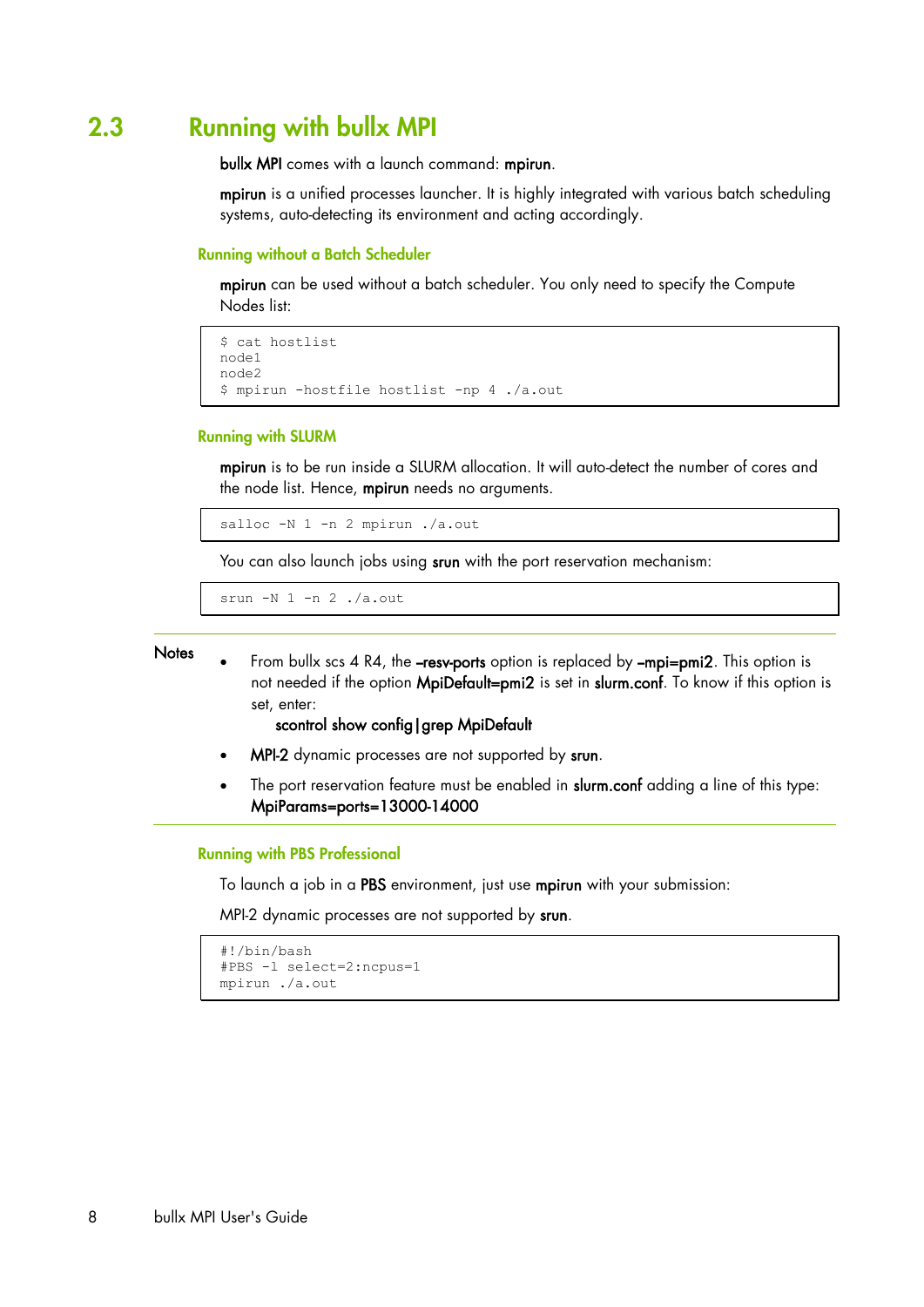## <span id="page-14-0"></span>**2.4 Binding with bullx MPI**

Note The examples will be for 2 socket and 8 cores per socket nodes.

## <span id="page-14-1"></span>**2.4.1 Binding a Full MPI Application**

#### **Binding with miprun**

Note By using the -report-bindings option, mpirun will display a view of the binding.

By default, mpirun binds each process to one core. So, in most cases, mpirun needs no arguments.

The following command:

salloc -N2 -n32 mpirun ./a.out

is equivalent to:

salloc -N2 -n32 mpirun --bycore --bind-to-core ./a.out

#### **Binding with srun**

srun -N2 -n32 --distribution=block:block ./a.out

## <span id="page-14-2"></span>**2.4.2 Binding Hybrid Applications**

Lot of applications use hybrid MPI/OpenMP parallelization. In this case you have to bind MPI process on multiple cores, as described in the following examples.

To bind to all cores of an entire socket with mpirun:

Note The -exclusive SLURM option is mandatory when binding hybrid applications with mpirun.

salloc -N1 -n2 --exclusive mpirun --bind-to-socket --bysocket ./a.out

To bind to all cores of an entire socket with srun:

srun -N1 -n2 --distribution=block:cyclic --cpu bind=sockets ./a.out

To bind to 4 cores in order to have 4 available threads per MPI process with mpirun:

salloc -N1 -n4 --exclusive mpirun --cpus-per-rank 4 ./a.out

• To bind to 4 cores in order to have 4 available threads per MPI process with srun:

srun -N1 -n4 -c4 --distribution=block:block --cpu\_bind=cores ./a.out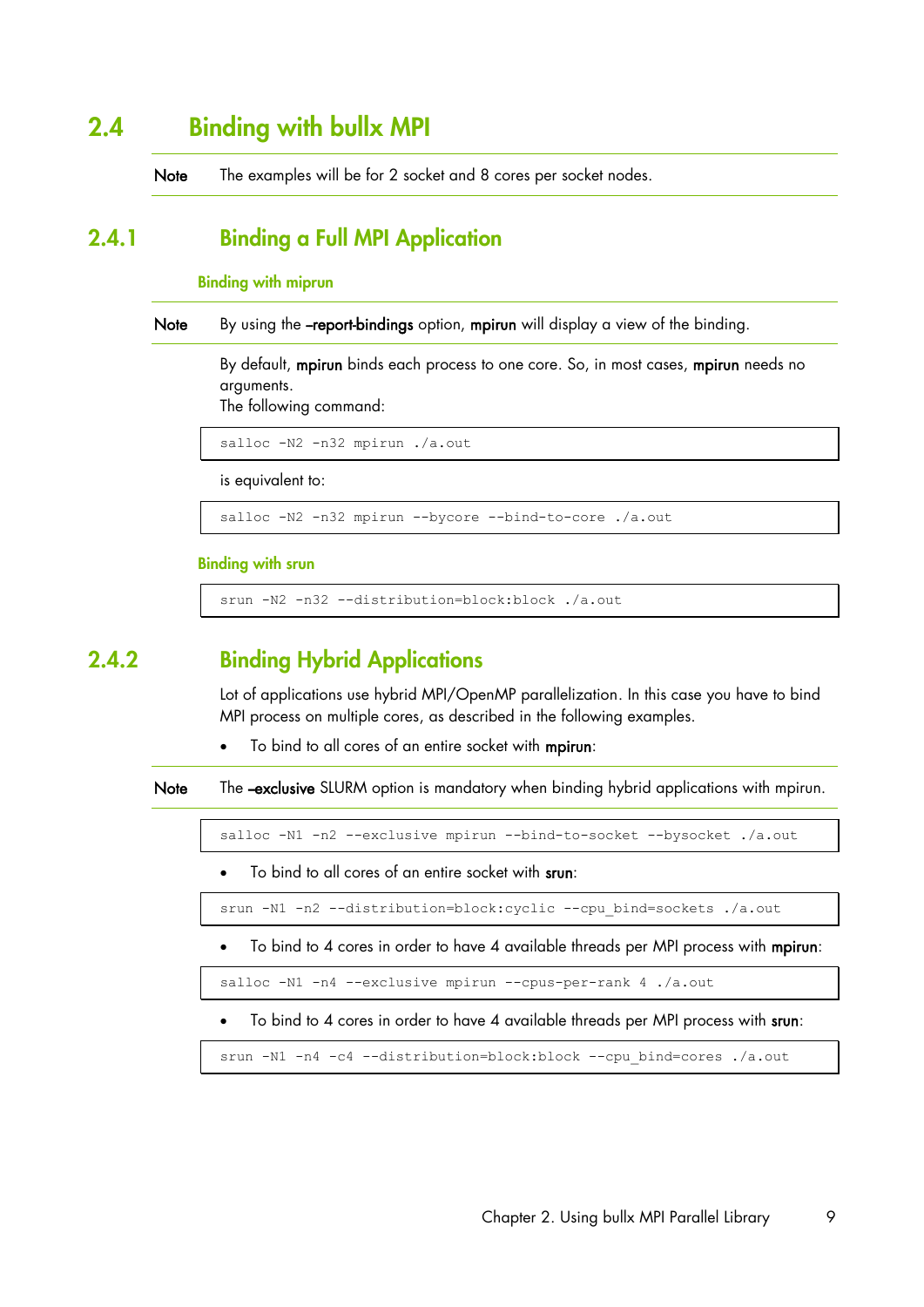## <span id="page-15-0"></span>**2.5 Configuring and Tuning bullx MPI**

Parameters in bullx MPI are set using the MCA (Modular Component Architecture) subsystem.

## <span id="page-15-1"></span>**2.5.1 Obtaining Details of the MPI Configuration**

The ompi\_info command is used to obtain the details of your bullx MPI installation components detected, compilers used, and even the features enabled. The ompi\_info -a command can also be used; this adds the list of the MCA subsystem parameters at the end of the output.

### **Output Example**

```
MCA btl: parameter "btl" (current value: <none>, data source: default value)
Default selection set of components for the btl framework (<none> means use all
components that can be found)
```
The parameter descriptions are defined using the following template:

```
MCA <section> : parameter "<param>" (current value: <val>, data source: <source>)
            <Description>
         ..............................
```
## <span id="page-15-2"></span>**2.5.2 Setting the MCA Parameters**

MCA parameters can be set in 3 different ways: Command Line, Environment Variables and Files.

Note The parameters are searched in the following order - Command Line, Environment Variables and Files.

### **Command Line**

The Command line is the highest-precedence method for setting MCA parameters. For example:

shell\$ mpirun --mca btl self, sm, openib -np 4 a.out

This sets the MCA parameter btl to the value of self, sm, openib before running a.out using four processes. In general, the format used for the command line is: **--**mca <param\_name> <value>

Note When setting multi-word values, you need to use quotes to ensure that the shell and bullx MPI understand that they are a single value. For example:

### shell\$ mpirun -mca param "value with multiple words" ...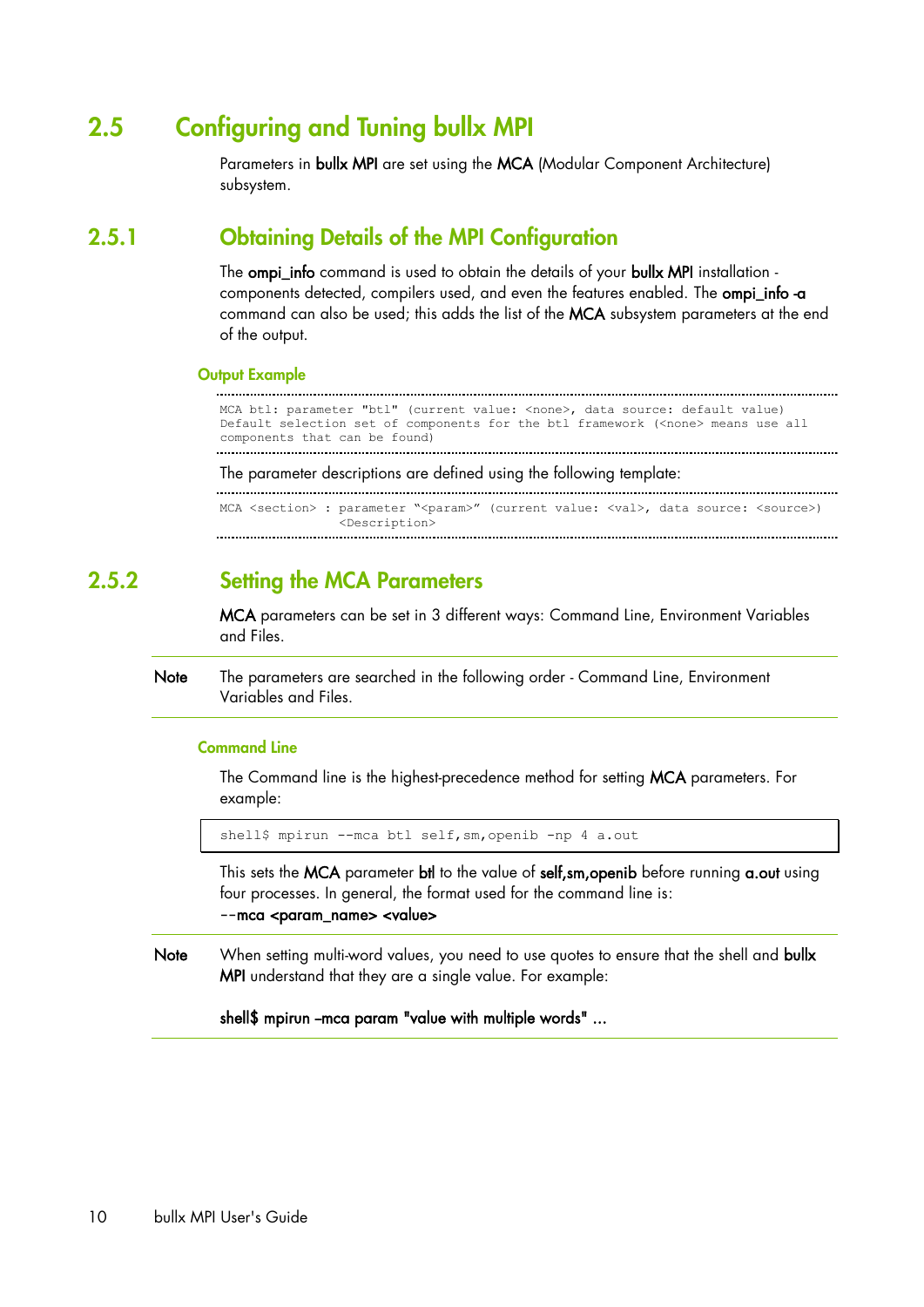### **Environment Variables**

After the command line, environment variables are searched. Any environment variable named OMPI\_MCA\_<param\_name> will be used. For example, the following has the same effect as the previous example (for sh-flavored shells):

```
shell$ OMPI MCA btl=self, sm, openib
shell$ export OMPI MCA btl
shell$ mpirun -np \overline{4} a.out
```
Or, for csh-flavored shells:

```
shell% setenv OMPI MCA btl "self, sm, openib"
shell% mpirun -np \frac{1}{4} a.out
```
Note When setting environment variables to values with multiple words quotes should be used, as below:

```
# sh-flavored shells
shell$ OMPI MCA param="value with multiple words"
# csh-flavored shells
shell% setenv OMPI MCA param "value with multiple words"
```
#### **Files**

Finally, simple text files can be used to set MCA parameter values. Parameters are set one per line (comments are permitted). For example:

```
# This is a comment
# Set the same MCA parameter as in previous examples
mpi show handle leaks = 1
```
Note Guotes are not necessary for setting multi-word values in MCA parameter files. Indeed, if you use quotes in the MCA parameter file, they will be treated as part of the value itself.

#### **Example**

```
# The following two values are different:
param1 = value with multiple words
param2 = "value with multiple words"
```
By default, two files are searched (in order):

1. \$HOME/openmpi/mca-params.conf: The user-supplied set of values takes the highest precedence.

2. /opt/mpi/bullxmpi/x.x.x/etc/openmpi-mca-params.conf: The system-supplied set of values has a lower precedence.

More specifically, the MCA parameter mca\_param\_files specifies a colon-delimited path of files to search for MCA parameters. Files to the left have lower precedence; files to the right are higher precedence.

Keep in mind that, just like components, these parameter files are only relevant where they are visible. Specifically, bullx MPI does not read all the values from these files during startup and then send them to all nodes for the job. The files are read on each node during the start-up for each process in turn. This is intentional: it allows each node to be customized separately, which is especially relevant in heterogeneous environments.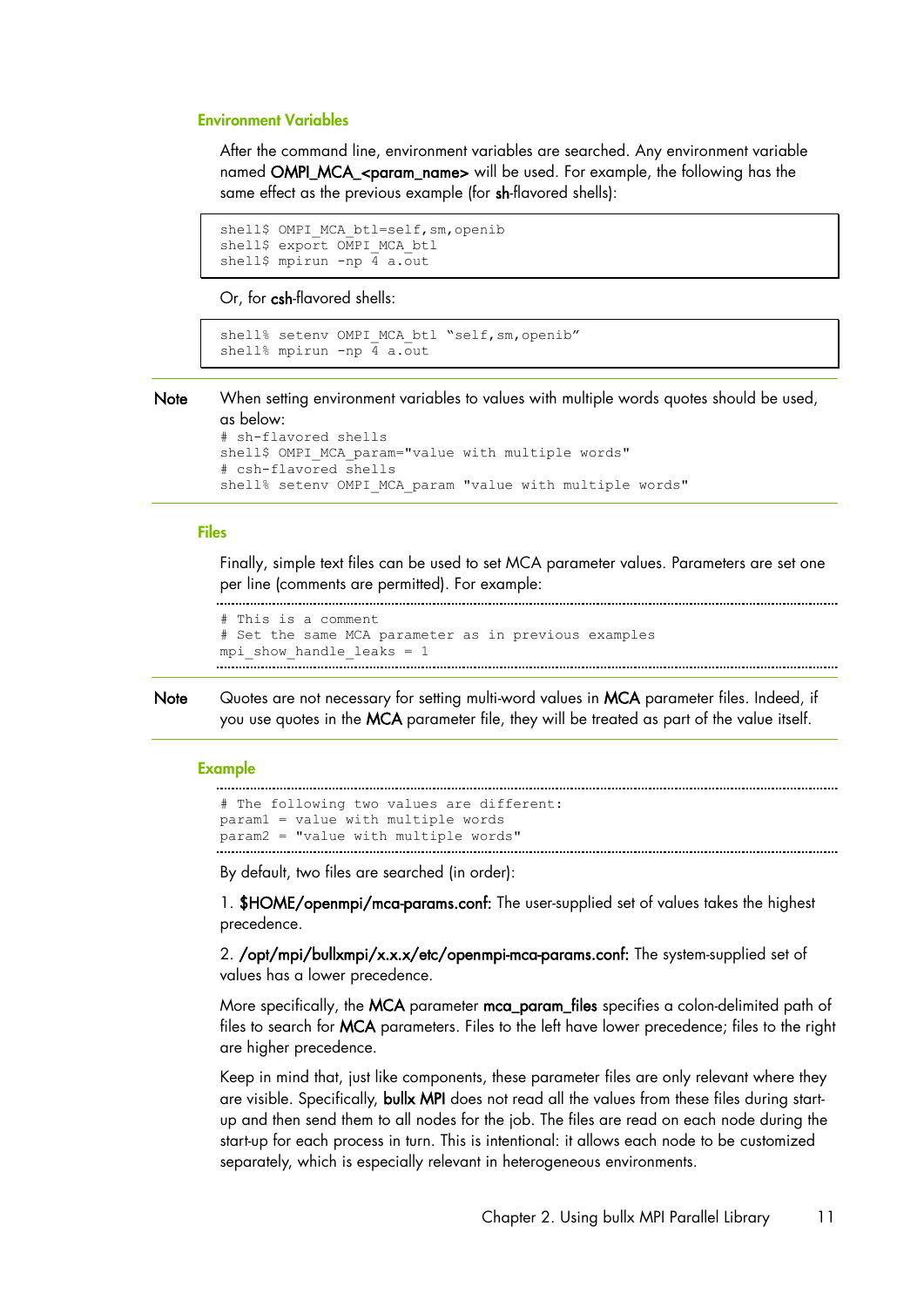## <span id="page-17-0"></span>**2.5.3 Parameters Profiles**

MCA parameters can also be specified using profiles. These are coherent sets of MCA parameters that can be used under certain circumstances, for example for a large-scale application, or for a micro-benchmark.

These parameters should be declared in a file that is then set for the mpirun command, using one of the following syntaxes (assuming that the MCA parameters profile is in the my\_profile.conf file):

```
shell$ mpirun -p my_profile.conf ... a.out
```
or

```
shell$ mpirun --param-profile my_profile.conf ... a.out
```
or

```
shell% export OMPI_MCA_mca_param_profile=my_profile.conf
shell% srun ... a.out
```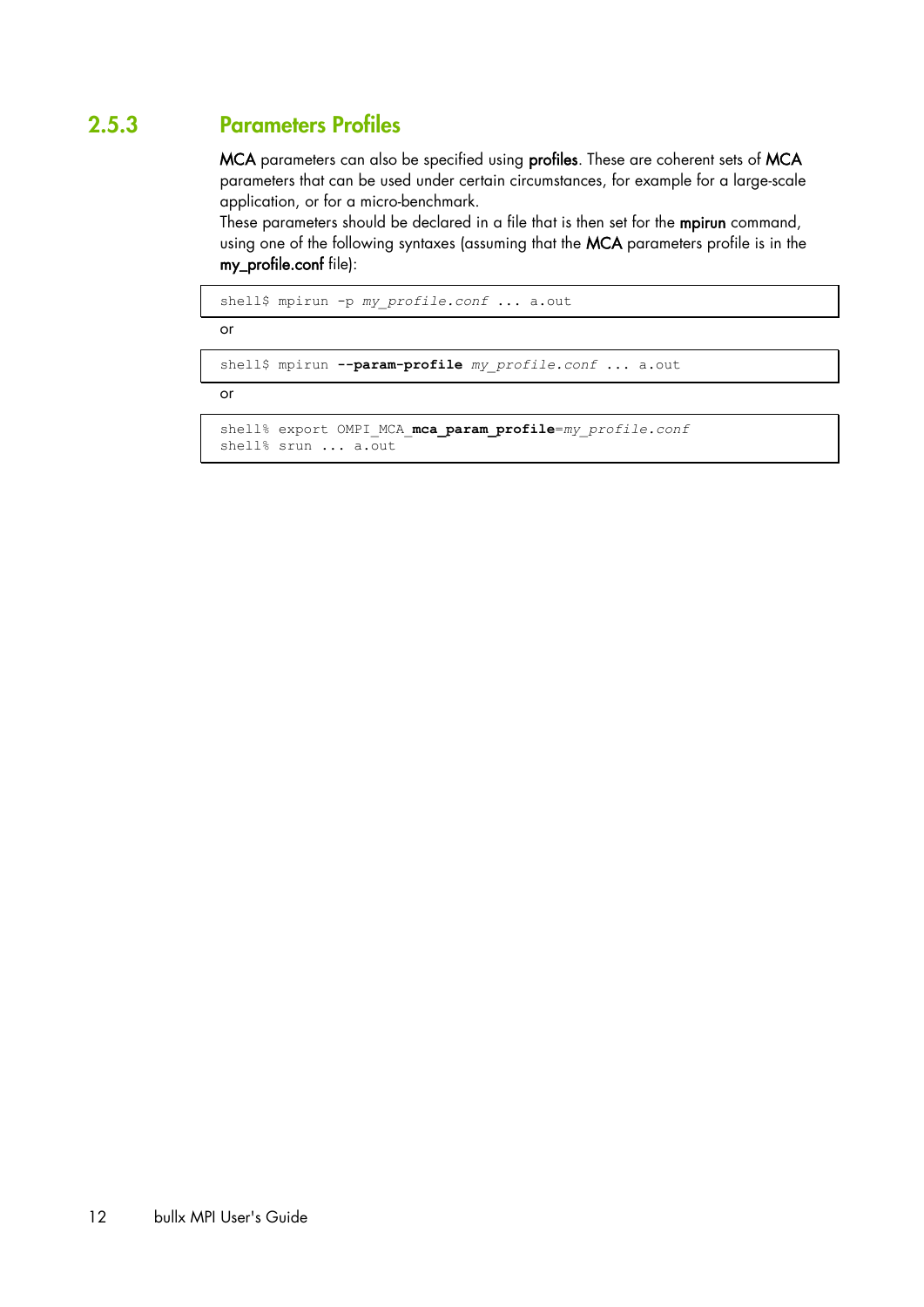## <span id="page-18-0"></span>**2.5.4 Protecting MCA System-wide Parameters**

If necessary, the System Administrator is able to prevent users from overwriting the default MCA system-wide parameter settings. These parameters should be declared in the etc/openmpi-priv-mca-params.conf privileged file.

Note This file has the same format as the etc/openmpi-mca-params.conf file, i.e. <param> = <value>. Parameters declared in this file are to be removed from the default (non-privileged) etc/openmpi-mca-params.conf.

> The MCA parameters declared in the etc/openmpi-priv-mca-params.conf file are considered as *non overridable*, and if (re)set in one of the following places below then a warning message from Open MPI will appear:

- etc/openmpi-mca-params.conf
- \$HOME/openmpi/mca-params.conf
- Environment (by setting the OMPI\_MCA\_<param> environment variable)
- Command line (via the -mca option with mpirun)

The message will appear as below:

```
WARNING: An MCA parameter file attempted to override the privileged
MCA parameter originally set in /etc/openmpi-priv-mca-params.conf.
   Privileged parameter: btl
   MCA configuration file: /etc/openmpi-mca-params.conf
```
The overriding value was ignored. 

The new parameter value is not taken into account: the test is run, using the value set in the MCA system-wide parameters file.

### **Effect of the mca\_param\_files Parameter**

Even if the mca\_param\_files MCA parameter is used to change the search path for the parameters configuration files, the privileged parameters configuration file is read by default, even if not referenced in the specified path. For example, if the user sets:

```
shell$ mpirun --mca mca param file "/home/myself/file1:/home/myself/file2 -np 4
a.out
```
The files that are fetched for MCA parameters are:

- /opt/mpi/bullxmpi/x.x.x/etc/openmpi-priv-mca-params.conf
- /home/myself/file1
- /home/myself/file2

This prevents users from unintentionally bypassing system-wide parameters protection.

Note This protection does not make it impossible to circumvent (for example by rebuilding a library in the home directory). To prevent users from doing this, it is highly recommended to improve the message in share/bullxmpi/help-mca-param.txt (tag [privileged-param-file]) adding a custom message at the end.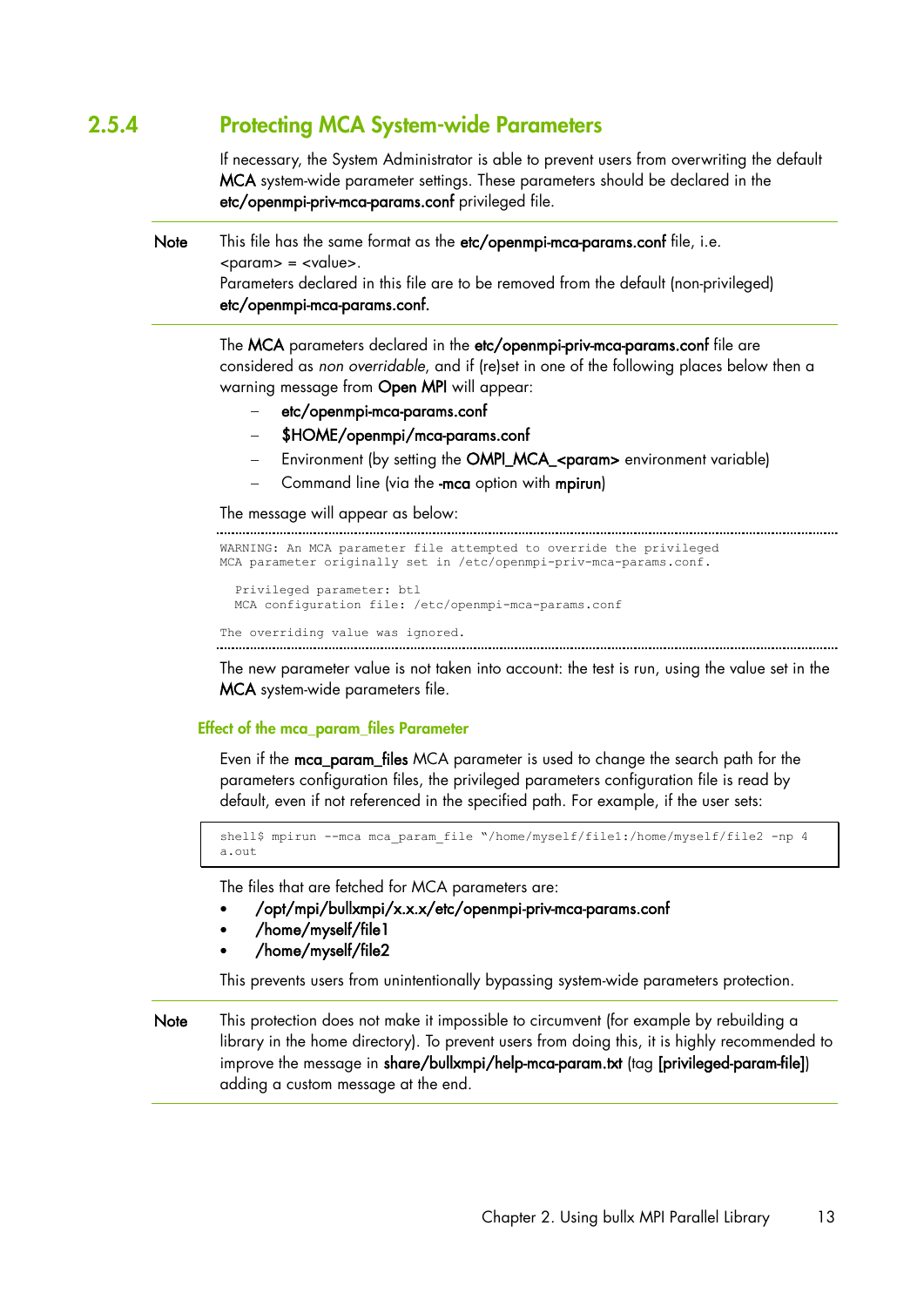## <span id="page-19-0"></span>**2.6 MPI/IO with bullx MPI**

The following sections describe how to use bullx MPI MPI/IO for the NFS and Lustre distributed file systems.

## <span id="page-19-1"></span>**2.6.1 MPI/IO and NFS File Systems**

### **Check the Mount options**

To use bullx MPI and NFS together, the shared NFS directory must be mounted with the no attribute caching (noac) option added. Run the command below on the NFS client machines to check this:

mount | grep home\_nfs

Note /home\_nfs is the name of the mount point.

The result for /home\_nfs should appear as below:

```
nfs server:/home nfs on /home nfs type nfs
(rw,noac,lookupcache=positive,addr=xx.xxx.xx.xx)
```
If the noac and lookupcache=positive flags are not present, ask your System Administrator to add them. If the performance for I/O Operations is impacted, it is possible to improve performance by exporting the NFS directory from the NFS server with the async option.

Run the command below on the NFS server to check this:

grep home\_nfs /etc/exports

The exports entry for /home\_nfs should appear as below:

/home\_nfs \*(rw,async)

If the async option is not present, ask your System Administrator to add it.

Note The System Administrator will have to confirm that there is no negative impact when the async option is added.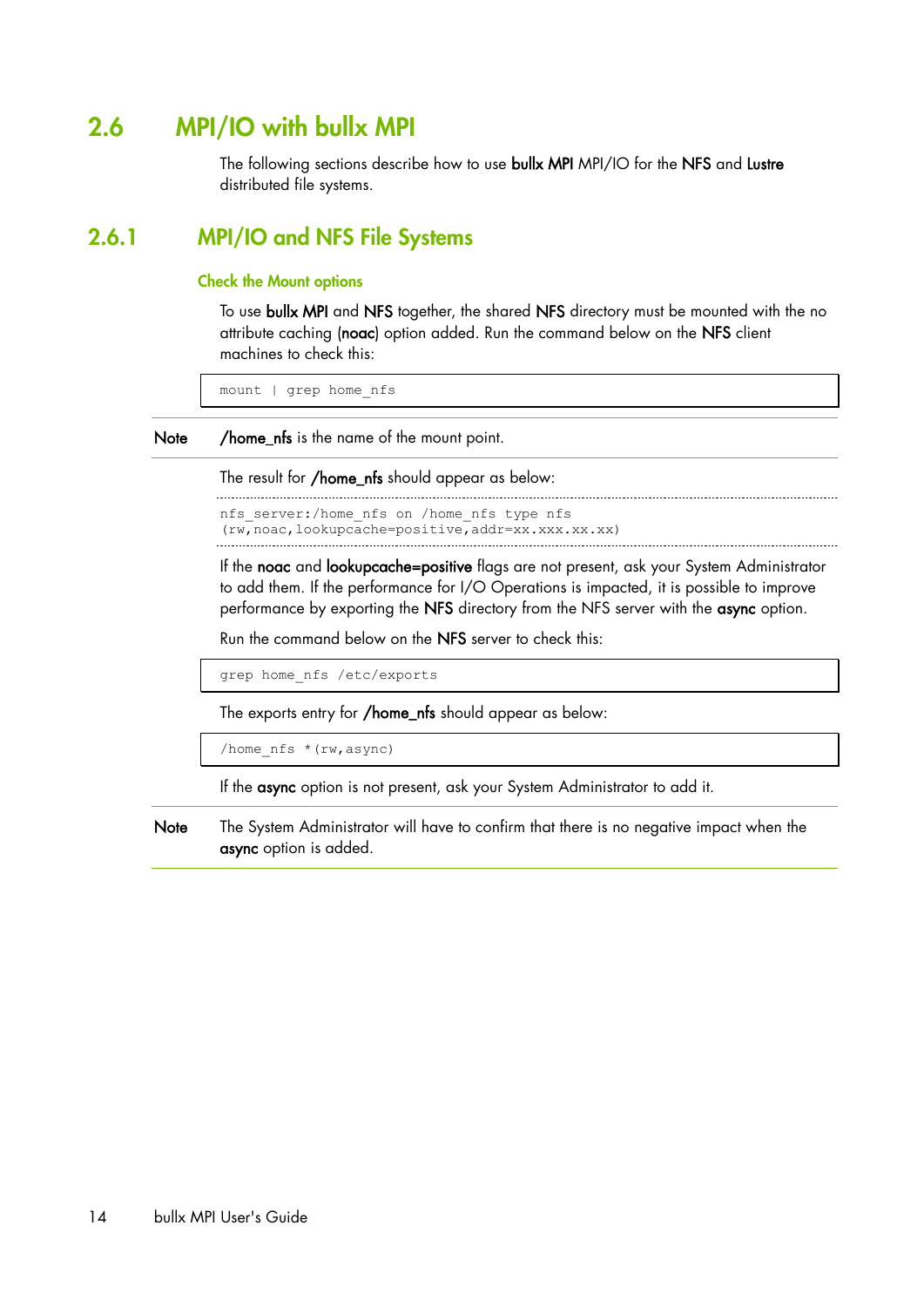## <span id="page-20-0"></span>**2.6.2 MPI/IO on Lustre**

### **Check the Mount options**

To use bullx MPI and Lustre together, the shared Lustre directory must be mounted with the locking support (flock) option included. Run the command below on the Lustre client machines to check this:

mount | grep lustre\_fs

Note /lustre\_fs is the name of the mount point.

The result for /lustre\_fs should appear as below:

```
lustre srv-ic0@o2ib:/lustre fs on /mnt/lustre fs type lustre
(rw, acl, user_xattr, flock)
```
If the flock option is not present, ask your System Administrator to add it.

### **Check the User rights for the Directory**

The User must have the read/write rights for the directory that he wants to access.

#### **How to Configure the stripe\_count of the File**

An important parameter to improve bullx MPI performance with a Lustre file is the stripe count for the file. It configures the parallelization level for the I/O operations for the Lustre file. The best value to set for the stripe count is a multiple of the number of Compute Nodes on which the job runs.

For example, if the job runs on 10 nodes, a value of 10 or 20 for the stripe count means that it is correctly configured. A value of 5 is OK, because 5 processes can perform I/O operations, but a value of 1 is a poor value, because only 1 process will perform the I/O operations.

Run the following command to display the stripe count for a file (/mnt/lustre/lfs\_file is the path to the Lustre file):

lfs getstripe -c /mnt/lustre/lfs\_file

This will give a result, as shown in below, where the stripe count for the file is 10:

 $1<sub>0</sub>$ 

There are four different ways to set the stripe count. They are listed below in order of priority: if the first one is used, then the other three are not valid.

1. If the file still exists, it is not possible to change the stripe count, but you can create a new file, copy the original file into the new one, and then rename the new file with the original file name, as shown in the example commands below:

```
lfs setstripe -c 20 /mnt/lustre/lfs file.new
cp /mnt/lustre/lfs_file /mnt/lustre/lfs_file.new
mv /mnt/lustre/lfs_file.new /mnt/lustre/lfs file
lfs getstripe -c /mnt/lustre/lfs_file
```
#### $20$

The stripe count for this file is set to 20.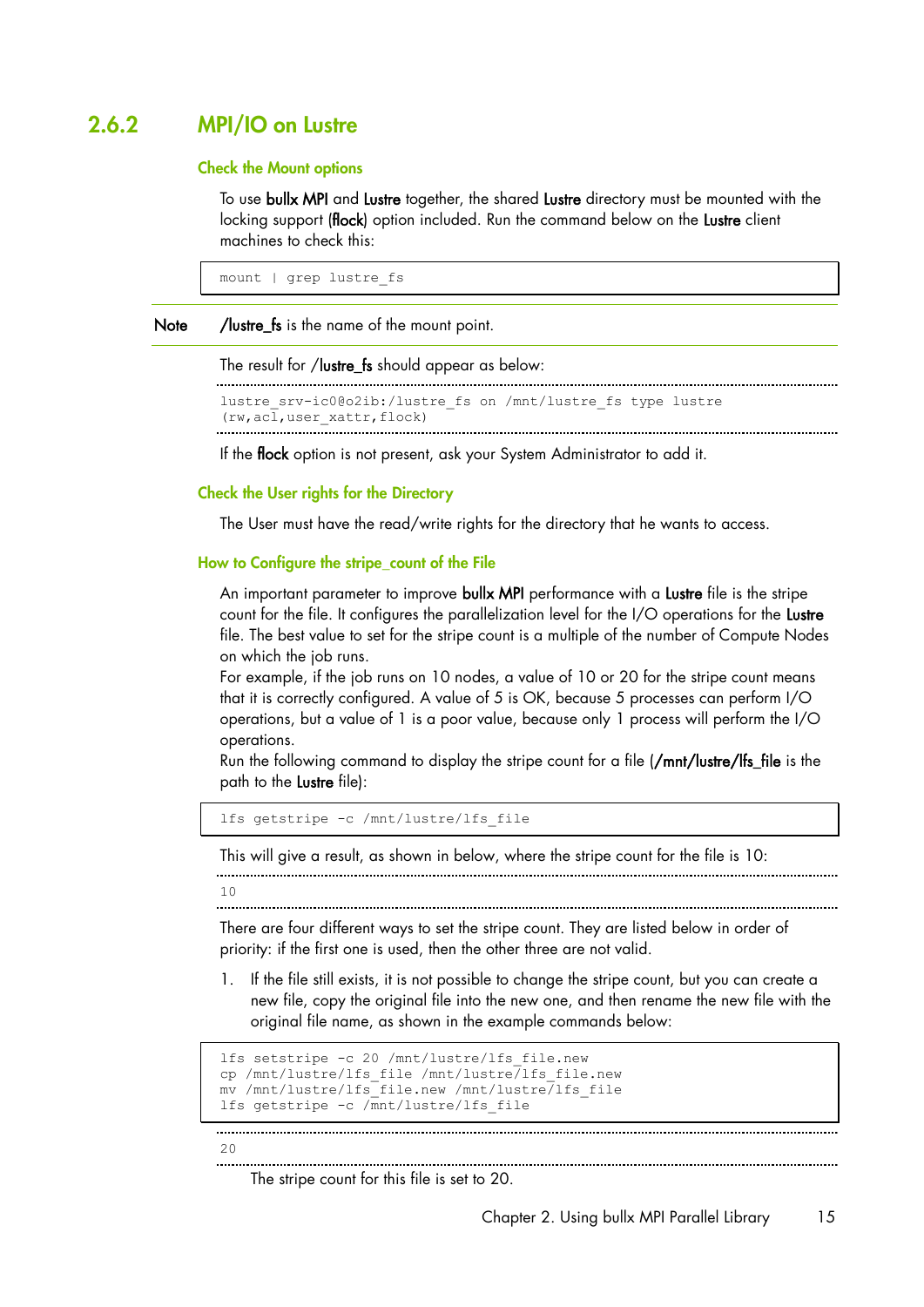2. It is possible to force the stripe count value for <filename> when it is created within the application, by setting the striping\_factor hint before the MPI\_File\_open() call in the source file, as shown in the example below. 

```
MPI Info set( info, «striping factor », 32);
MPI<sup>-</sup>File<sup>-</sup>open(MPI_COMM_WORLD, filename,
MPI_MODE_CREATE | MPI_MODE_RDWR, info, &fh);
```
This will set the stripe count to 32.

3. It is possible to configure the stripe count using the hint file:

```
export ROMIO HINTS=$HOME/hints
cat $HOME/hints
```
This will give a result, as shown in the example below, where the stripe count for the file is 32:

striping factor 32 

- 4. When the I/O application calls the MPI File open(comm, filename, amode, info, &fh) function to create a file (amode contains the MPI\_MODE\_CREATE flag), bullx MPI will set the stripe count using the best option available, using the rules below;
	- If N (the number of Compute Nodes of the communicator comm) is less than NO (the number of OSTs), bullx MPI sets the stripe count to the highest value possible for the multiples of N that is less than NO.
	- Or bullx MPI will set the stripe count to number of OSTs.

### **Examples**

In these examples, N is the Number of Compute Nodes of the comm communicator.

- $N = 10$ , Number of  $OSTs = 15$ , ==> bullx MPI sets the stripe count to 10
- $N = 10$ , Number of OSTs = 32, ==> bullx MPI sets the stripe count to 30
- $N = 100$ . Number of OSTs =  $32$ . ==> bullx MPI sets the stripe count to 32
- Note You can disable the automatic stripe count calculation by setting the mca parameter io\_romio\_optimize\_stripe\_count to 0. In this case bullx MPI will use the default directory stripe count.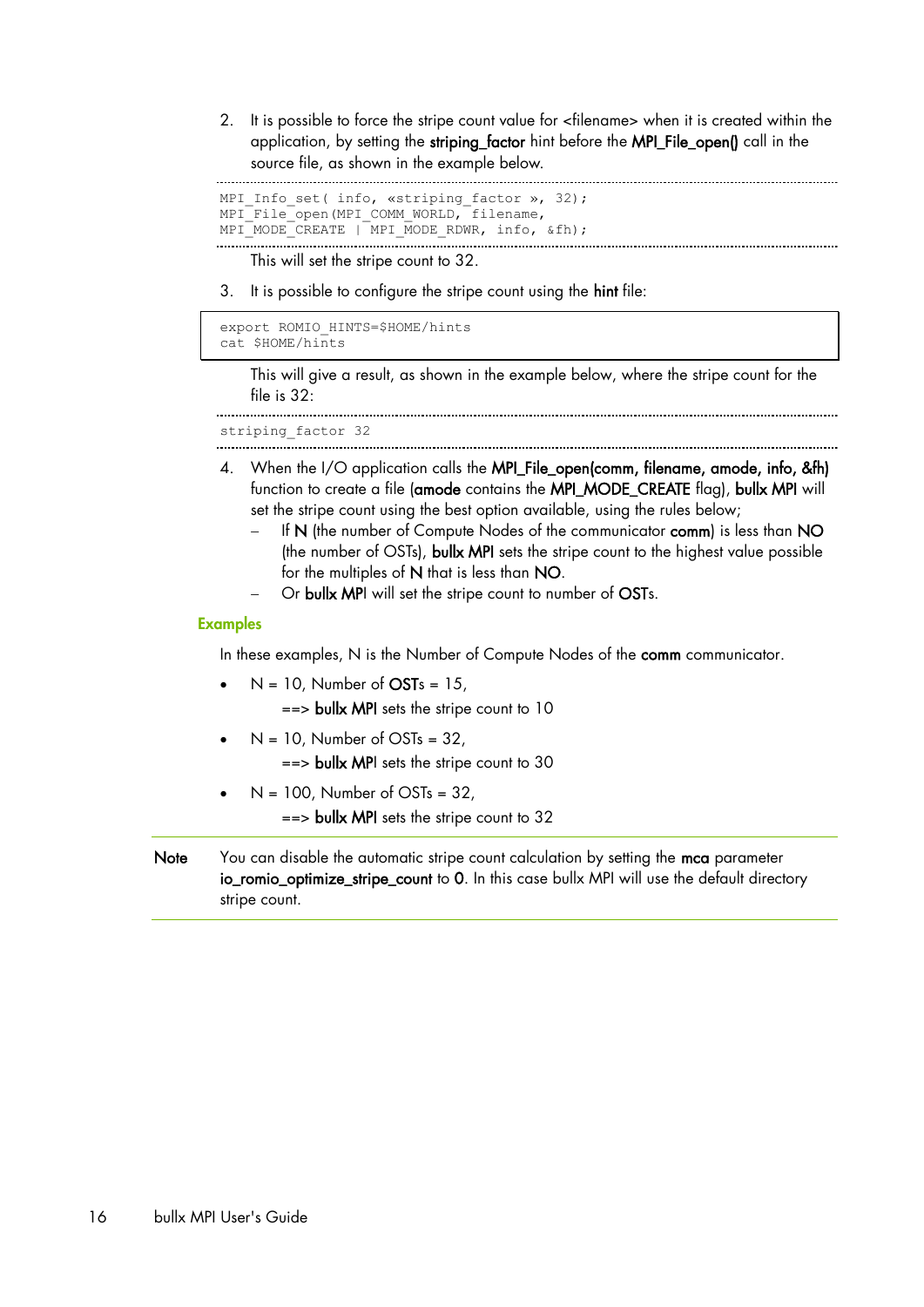## <span id="page-22-0"></span>**2.7 Extra Functionalities**

This section describes some of the extra functionalities for bullx MPI

## <span id="page-22-1"></span>**2.7.1 Device Failover**

Bull has improved Open MPI's default communication layer to add the possibility of switching dynamically from one network to another when there is a failure.

This improvement results from a new PML component called ob1\_df, which is enabled by using the maintenance\_failover.conf profile (see *Section [2.5.3](#page-17-0) [Parameters Profiles](#page-17-0)*)

### Note ob1\_df incurs an additional latency of around 0.2 µs

The default ob1 PML component is replaced by ob1 df. If a network generates a fatal error (link down, timeout, etc.) then **ob1\_df** will automatically switch to the next available network.

### **InfiniBand Tuning**

In there is an error with an InfiniBand network, the OpenIB component will try to resend data for a significant period before returning an error, and forcing obl\_df switch to the next available port. If you would like to accelerate the switching time, reduce the btl\_openib\_ib\_timeout parameter. The InfiniBand timeout period can be calculated by using the following formula:

### Timeout = 4.096 microseconds \* (2^btl\_openib\_ib\_timeout)

The btl\_openib\_ib\_timeout parameter can be set between 0 and 31.

### <span id="page-22-2"></span>**2.7.2 Deadlock Detection**

MPI polling is usually done via the use of busy loops. As most modern interconnects communicate directly with the network card in userspace, blocked processes will keep polling. This can be a problem for two reasons:

- It is hard to distinguish a blocked process from a communicating process.
- MPI delays result in higher CPU usage and power consumption.

To help resolve this problem, deadlock detection can be enabled. The

opal\_progress\_wait\_count parameter indicates the number of unsuccessful polling loops that have to pass, before the time count is started. This should be set to a reasonably high value in order to reduce the performance impact of the time count process, e.g. 1000. The default value of opal\_progress\_wait\_count is -1 (disabled).

The progress\_wait\_trigger parameter indicates the period before an action is performed (default 600s = 10 minutes).

Once the number of progress\_wait\_trigger seconds have passed without any activity, then the opal\_progress\_wait\_action will be performed. The program may either switch to sleep mode (CPU usage should drop to 0% introducing micro sleeps between polls), display a message, or do both.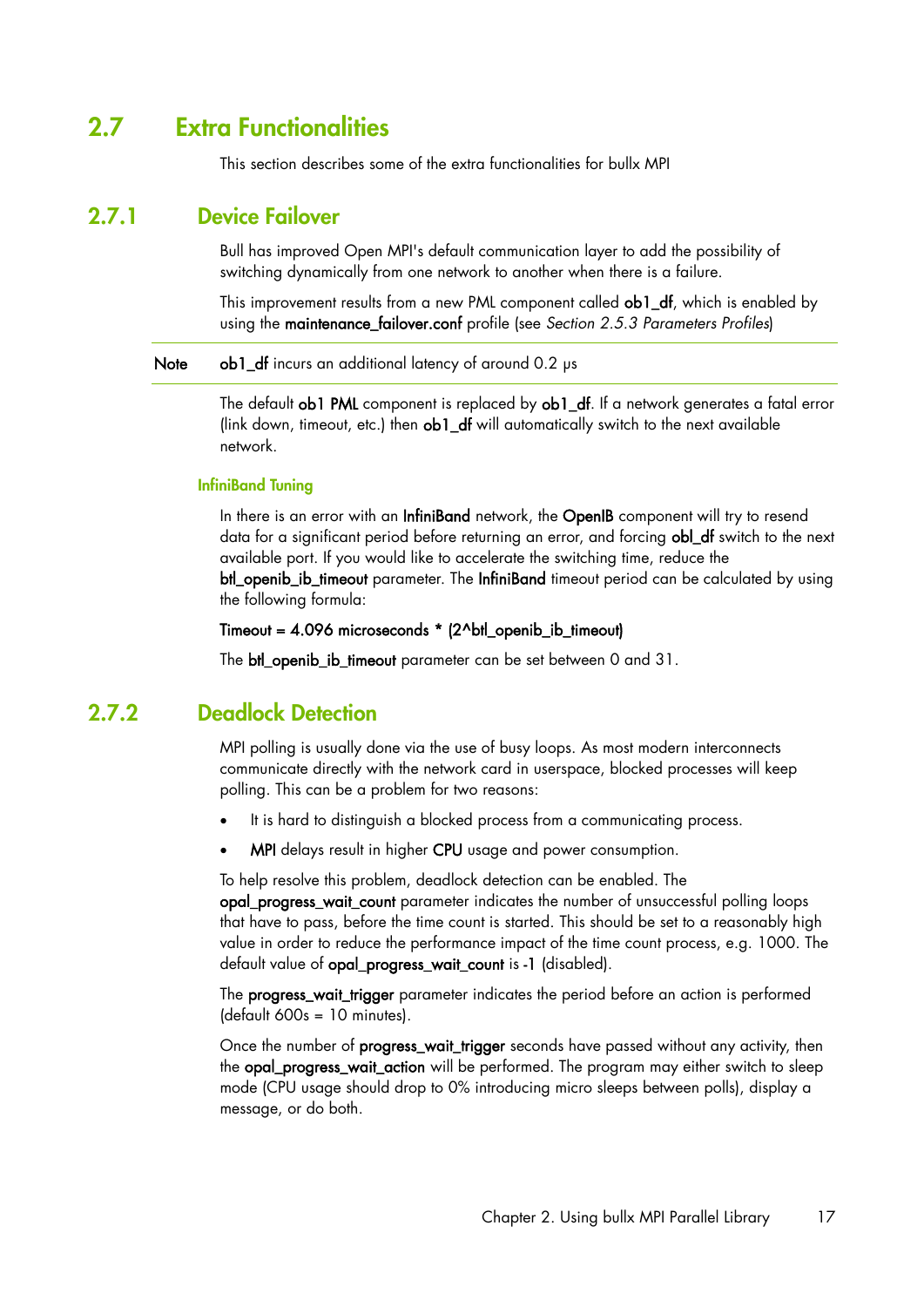The codes for the opal\_progress\_wait\_action setting are below:

- 0x1 : Sleep
- 0x2 : Warn
- 0x3 : Sleep and Warn

The micro sleep duration is configured by using the opal\_progress\_wait\_action\_sleep\_duration parameter (default 10 ms).

## <span id="page-23-0"></span>**2.7.3 GHC Component**

GHC (Generalized Hierarchical Collective) is a component of the collective framework. It improves the communication performance between the processes of a cluster by taking their placement into account. This component is enabled by default.

It allows you to configure collective operations independently of each other. By default, the configuration file is located at:

### \$(INSTALLDIR)/etc/bullxmpi-ghc-rules.conf

You can specify another location by using the following parameter:

```
-mca coll_ghc_file_path new_ghc_configuration
```
## <span id="page-23-1"></span>**2.7.4 WDC Framework**

Occasionally, *unusual events* can occur when running an MPI application. These events are usually not fatal errors, but just erroneous situations that manifest under unusual circumstances. It then becomes important to notify the administrator or the user about these *unusual events*. The bullx MPI runtime ensures that applications run to completion, as long as no fatal errors occur. If the *unusual events* are not fatal, the bullx MPI runtime ignores them. Even though the application successfully completes, these events may result in significant performance degradation. This is not an issue if the *unusual events* are not frequent. However, they could be a real problem if they are frequent and may often be easily avoided.

WDC (Warning Data Capture) is a MPI framework that helps trace these *unusual events* by providing proper hooks, and has a low impact on the overall performance of the application.

Examples of events that used to be silently handled by bullx MPI, and can now be traced via WDC:

- During an RDMA read operation, if the receive buffer is not contiguous; the protocol is silently changed from RDMA to copy in/out.
- When the IBV\_EVENT\_SRQ\_LIMIT\_REACHED event is received, bullx MPI silently calls a handler whose job is to resize the SRQs dynamically to be larger.
- When a fragment cannot be immediately sent, it is silently added to a list of pending fragments so the send is retried later.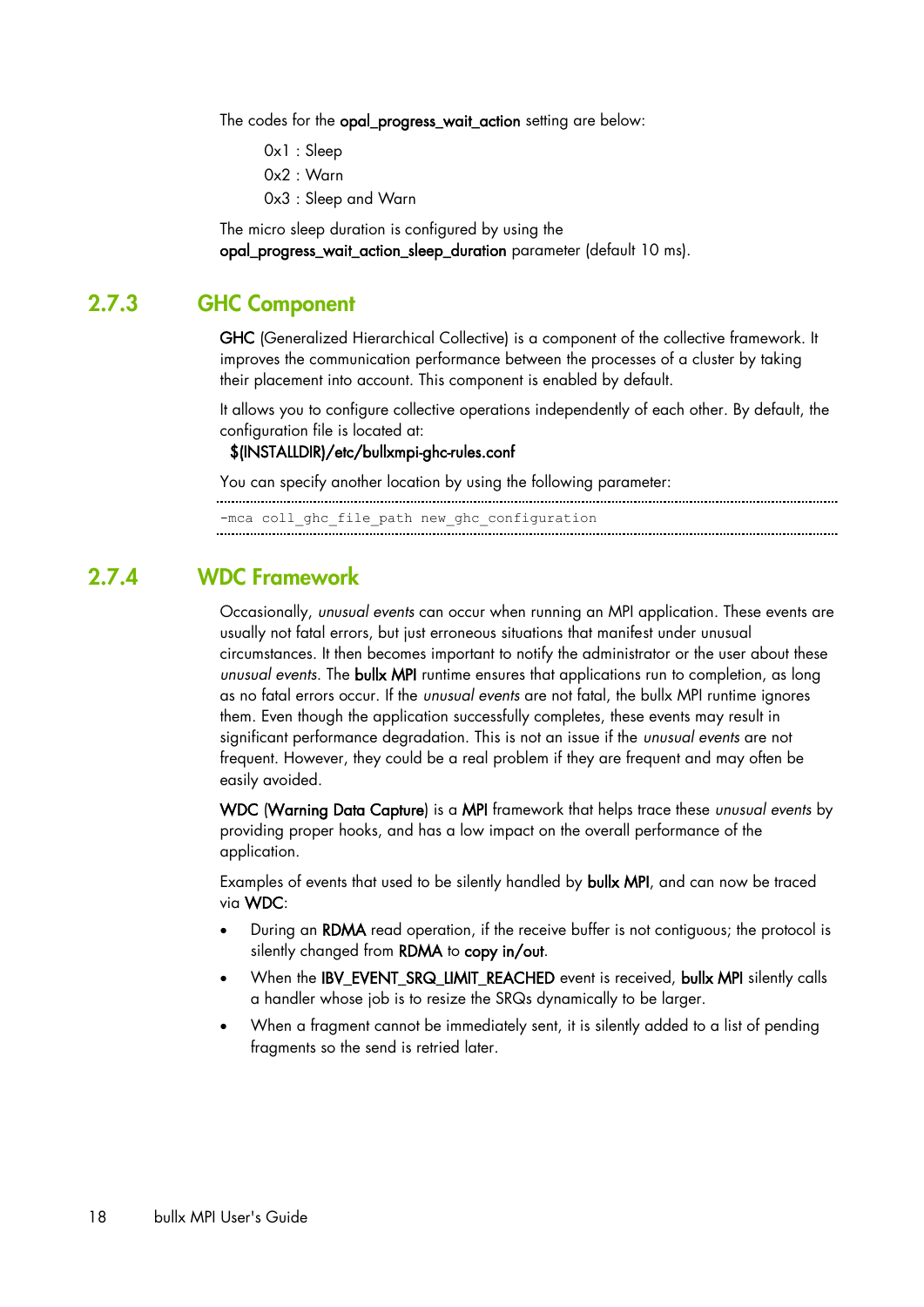### **Activating the WDC basic Component**



can be used to condition subsequent traces generation for an event that has already been traced.

Use the following MCA parameters to change the default thresholds values:

```
-mca wdc_basic_cnt_thresh <c_value>
-mca wdc_basic_time_thresh <t_value in secs>
```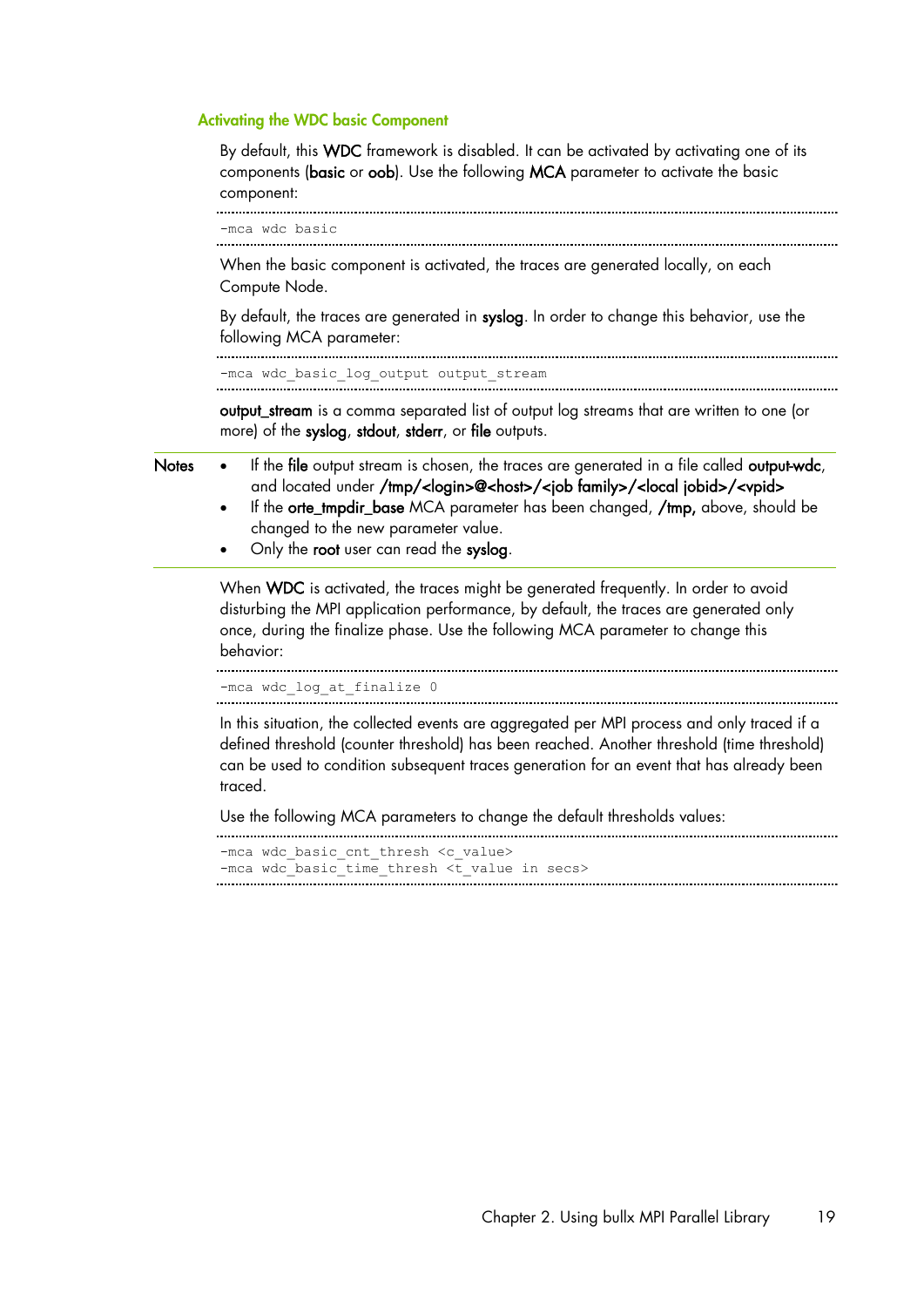### **Activating the WDC oob Component**

Use the following MCA parameter to activate the oob component:

-mca wdc oob

When the **oob** component is activated, the traces are relayed to the **hnp**. The **hnp** in turn is the one that actually generates the traces into the output stream.

Note When a job is not launched by mpirun (i.e. if it is launched by srun), the traces are not relayed to the hnp: they are instead generated locally, on each Compute Node. In this case, the behavior is that of the basic component.

By default, the traces are generated in syslog. In order to change this behavior, use the following MCA parameter:

-mca wdc\_oob\_log\_output output\_stream

output\_stream is a comma separated list of output log streams that are written to one (or more) of the syslog, stdout, stderr, or file outputs.

- Notes If the file output stream is chosen, the traces are generated in a file called output-wdc, and located under /tmp/<login>@<host>/<job family>/<local jobid>/<vpid >
	- If the **orte tmpdir base** MCA parameter has been changed, **/tmp,** above, should be changed to the new parameter value.
	- Only the root user can read the syslog.

When WDC is activated, the traces might be generated frequently. In order to avoid disturbing the MPI application performance, by default, the traces are generated only once, during the finalize phase. Use the following MCA parameter to change this behavior:

-mca wdc log at finalize 0

In this situation, the collected events are aggregated per MPI process and only traced if a defined threshold (counter threshold) has been reached. Another threshold (time threshold) can be used to condition subsequent traces generation for an event that has already been traced.

Use the following MCA parameters to change the default thresholds values:

```
-mca wdc_oob_cnt_thresh <c_value>
-mca wdc oob time thresh <t value in secs>
```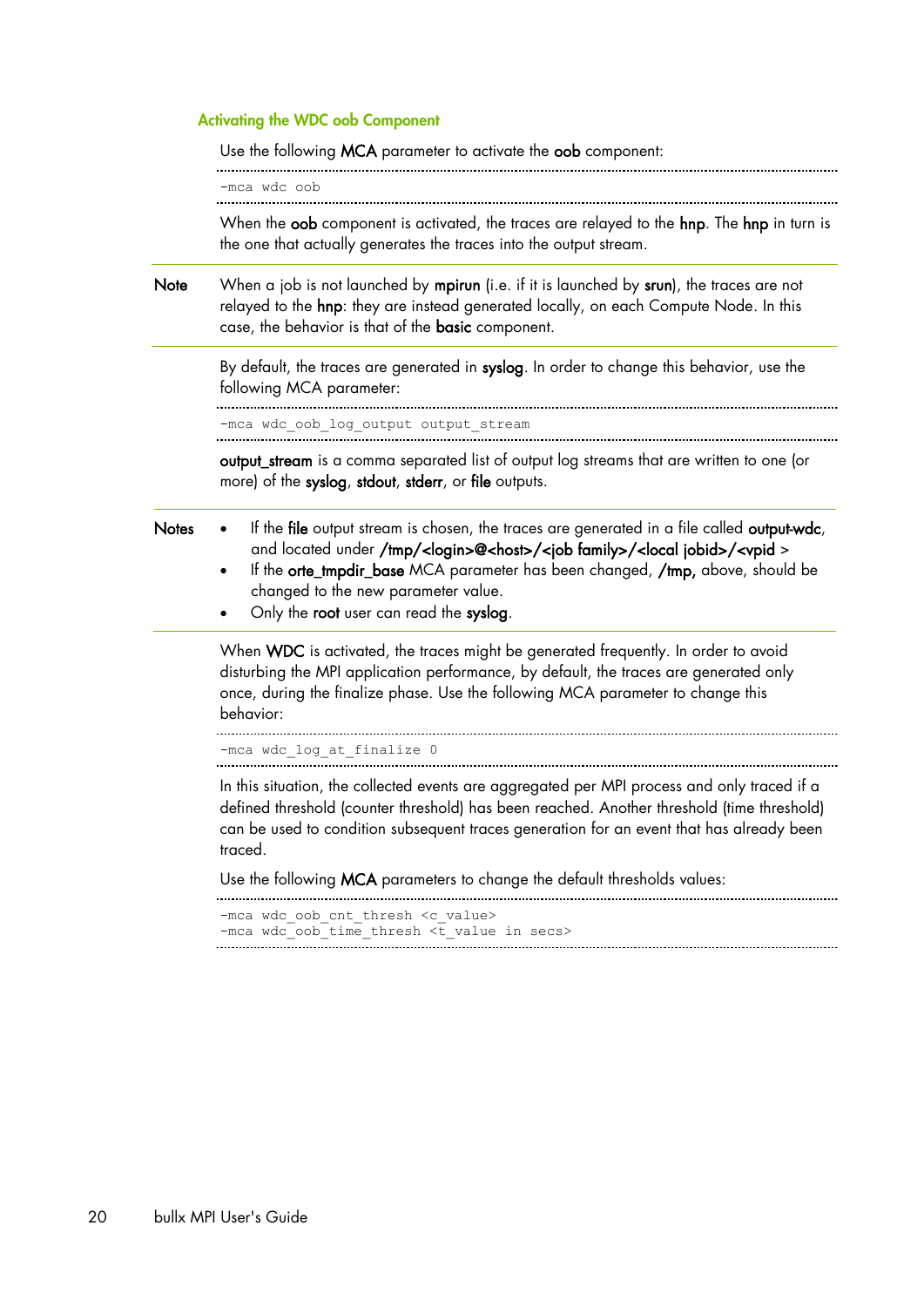### <span id="page-26-0"></span>**2.7.5 KNEM Module**

KNEM is a Linux kernel module enabling high-performance intra-node MPI communication for large messages. KNEM supports asynchronous and vectorial data transfers as well as offloading memory copies on to Intel I/OAT hardware.

Note http://runtime.bordeaux.inria.fr/knem/ for details.

Bullx MPI is compiled to use KNEM as soon as the RPM is loaded. To launch a job without the KNEM optimization feature, start the mpirun command with the following option:

```
mpirun --mca btl_sm_use_knem 0 ompi_appli
```
### <span id="page-26-1"></span>**2.7.6 Carto: Managing Multi InfiniBand HCA Systems**

The carto framework in Open MPI enables automatic InfiniBand HCA selection based on the MPI process localisation. It calculates the distance between the MPI process' socket and all the HCAs in the system, and then selects the card(s) with the shortest distance.

#### **Base configuration**

To use the carto framework, you need to set the following parameters:

```
carto=file
carto_file_path=[my carto file]
btl_openib_warn_default_gid_prefix=0
```
And set **my carto file** to the desired model.

### **Carto files Syntax**

Carto files define graphs representing the hardware topology. To define the topology, two keywords are used exclusively: EDGE and BRANCH\_BI\_DIR. These should be sufficient to describe Bull hardware.

### **EDGE keyword**

The EDGE keyword is used to describe basic elements such as processors, memory banks and network cards. The syntax is:

EDGE <Type> <Name> 

Where Type may be *socket*, *Memory* or *InfiniBand*. Name is used for branch definitions. All the sockets, memory banks and InfiniBand cards to be used must have a corresponding EDGE definition.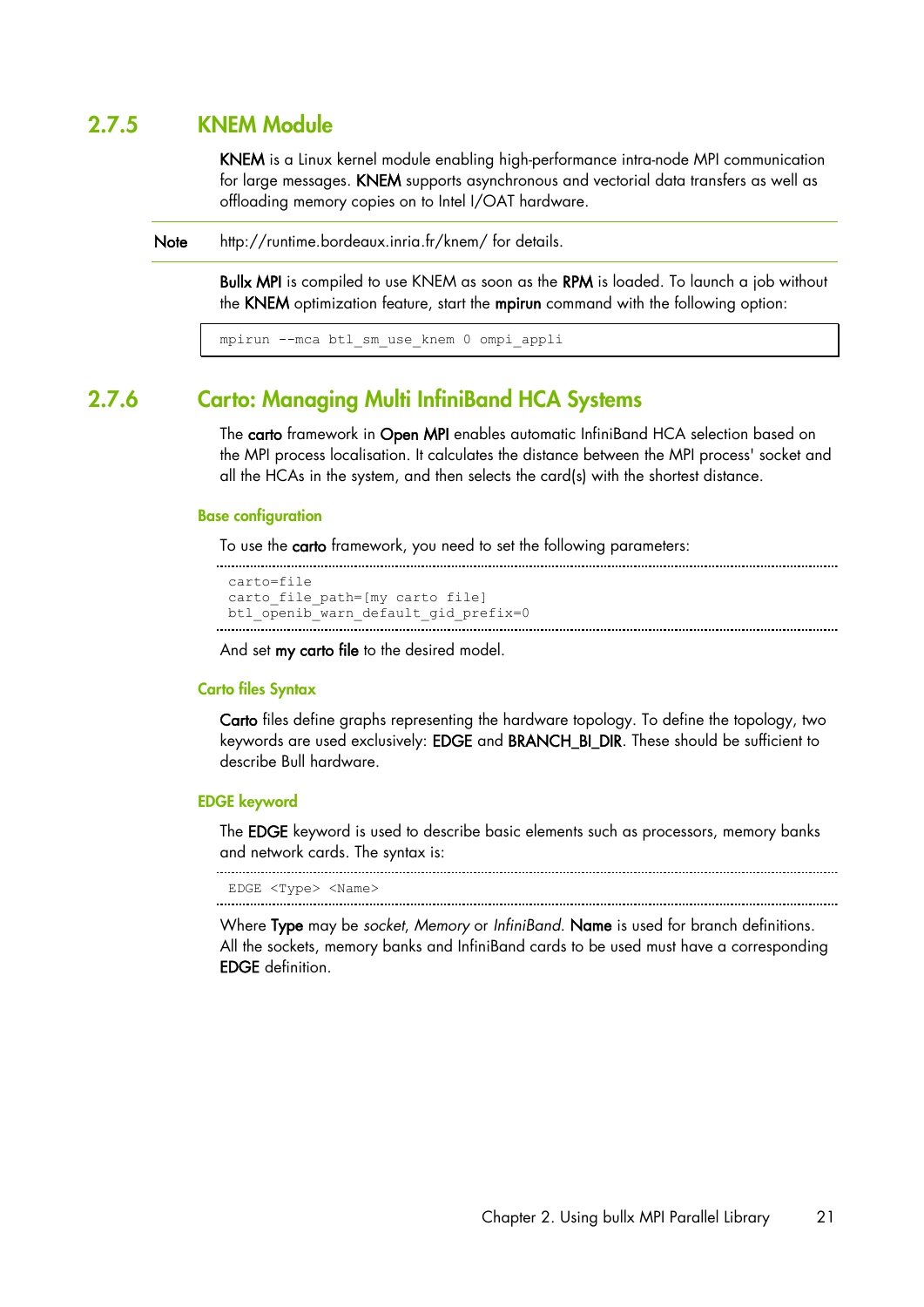### **BRANCH\_BI\_DIR Keyword**

A connection in the graph can be defined between two edges with a branch. A branch definition has the following syntax:

BRANCH\_BI\_DIR <Name1> <Name2>:<Distance>

To enable Open MPI to compute all the distances required, all the edges must be connected.

Note You do not have to describe the actual topology of your hardware. Any graph equivalent to the reality, in terms of distance, should result in the same behavior in Open MPI. This can substantially shorten the graph description.

#### **Example for bullx B505 Accelerator Blade**

Here is an example for a bullx B505 accelerator blade with 2 InfiniBand cards, one connected to each socket:

| EDGE socket slot0 |             |               |
|-------------------|-------------|---------------|
| EDGE socket slot1 |             |               |
| EDGE Memory mem0  |             |               |
| EDGE Memory mem1  |             |               |
| EDGE Infiniband   |             | $mlx4$ 0      |
| EDGE Infiniband   |             | mlx4 1        |
| BRANCH BI DIR     | slot0       | slot1:10      |
| BRANCH BI DIR     | $s$ lot $0$ | $m$ em $0:10$ |
| BRANCH BI DIR     | $s$ lot $0$ | mlx4 0:10     |
| BRANCH BI DIR     | slot1       | $m$ em $1:10$ |
| BRANCH BI DIR     | slot1       | mlx4 1:10     |
|                   |             |               |

The resulting output is:

 [mem0]--10--[ slot0 ]--10--[ slot1 ]--10--[mem1] | | 10 10 | | [ mlx4\_0 ] [ mlx4\_1 ] 

All socket 0 cores use the mlx4\_0 card, while all socket 1 cores will use mlx4\_1.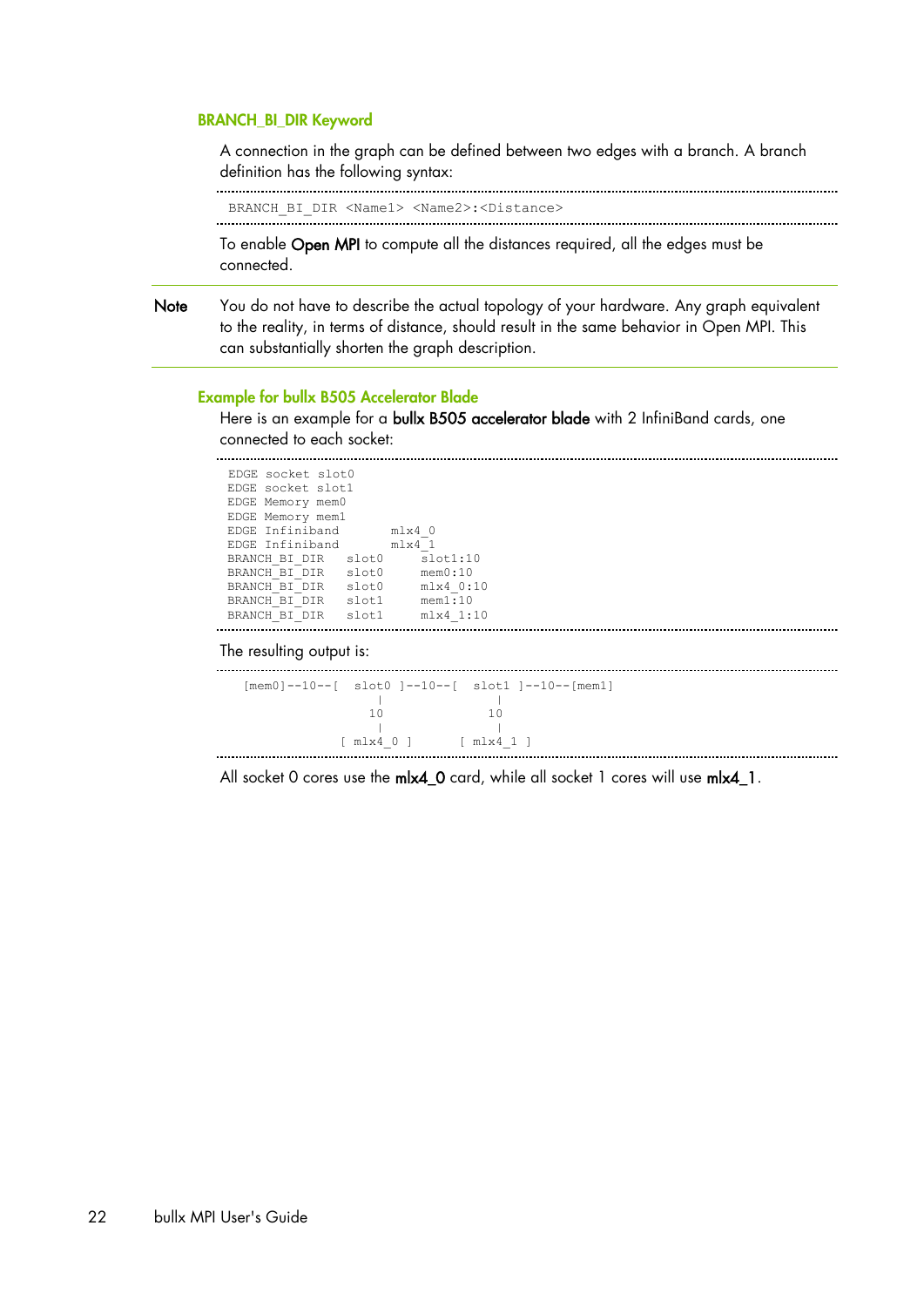#### **Example for bullx S6030/S6010 Multi-module with Bull Coherent Switch**

```
# Module 0 : 4 sockets, 1 HCA
 EDGE socket slot0
 EDGE Memory mem0
 EDGE socket slot1
 EDGE Memory mem1
 EDGE socket slot2
 EDGE Memory mem2
 EDGE socket slot3
 EDGE Memory mem3
 EDGE Infiniband mlx4 0
 # Module 1 : 4 sockets, 1 HCA
 EDGE socket slot4
 EDGE Memory mem4
 EDGE socket slot5
 EDGE Memory mem5
 EDGE socket slot6
 EDGE Memory mem6
 EDGE socket slot7
 EDGE Memory mem7
 EDGE Infiniband mlx4 1
 # Module 2 : 4 sockets, 1 HCA
 EDGE socket slot8
 EDGE Memory mem8
 EDGE socket slot9
 EDGE Memory mem9
 EDGE socket slot10
 EDGE Memory mem10
 EDGE socket slot11
 EDGE Memory mem11
 EDGE Infiniband mlx4 2
 # Module 3 : 4 sockets, 1 HCA
 EDGE socket slot12
 EDGE Memory mem12
 EDGE socket slot13
 EDGE Memory mem13
 EDGE socket slot14
 EDGE Memory mem14
 EDGE socket slot15
 EDGE Memory mem15
EDGE Infiniband mlx4 3
```


Note This is not the real connection topology but produces the same results for InfiniBand.

# Module 0 : memory BRANCH\_BI\_DIR slot0 mem0:10 BRANCH\_BI\_DIR slot1 mem1:10 BRANCH\_BI\_DIR slot2 mem2:10 BRANCH\_BI\_DIR slot3 mem3:10 # Module 0 : inter-socket BRANCH\_BI\_DIR slot0 slot1:1 BRANCH\_BI\_DIR slot0 slot2:1 BRANCH\_BI\_DIR slot0 slot3:1 # Module 0 : IO BRANCH\_BI\_DIR slot0 mlx4\_0:10 # Module 0 : inter-module BRANCH\_BI\_DIR slot0 slot4:80 # Module 1 : memories BRANCH\_BI\_DIR slot4 mem4:10 BRANCH\_BI\_DIR slot5 mem5:10 BRANCH BI DIR slot6 mem6:10 BRANCH BI DIR slot7 mem7:10 # Module 1 : inter-socket BRANCH\_BI\_DIR slot4 slot5:1 BRANCH BI DIR slot4 slot6:1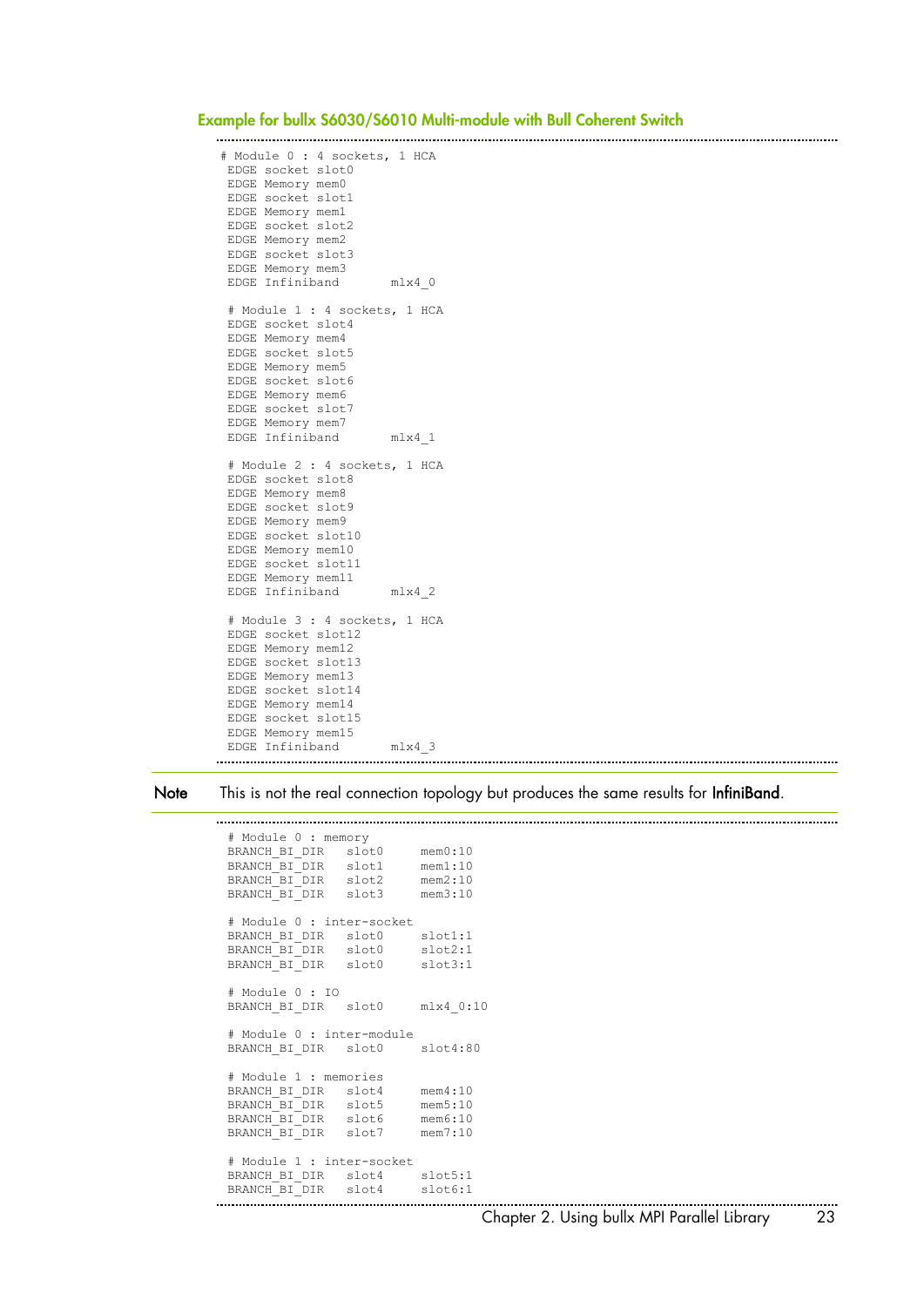```
BRANCH_BI_DIR slot4 slot7:1
 # Module 1 : IO
BRANCH_BI_DIR slot4 mlx4_1:10
 # Module 1 : inter-module
BRANCH_BI_DIR slot4 slot8:80
# Module 2 : memory
 BRANCH_BI_DIR slot8 mem8:10
 BRANCH_BI_DIR slot9 mem9:10
 BRANCH BI DIR slot10 mem10:10
 BRANCH BI DIR slot11 mem11:10
 # Module 2 : inter-socket
 BRANCH_BI_DIR slot8 slot9:1
 BRANCH_BI_DIR slot8 slot10:1
 BRANCH_BI_DIR slot8 slot11:1
 # Module 2 : IO
BRANCH_BI_DIR slot8 mlx4_2:10
 # Module 2 : inter-module
BRANCH_BI_DIR slot8
 # Module 3 : memories
 BRANCH_BI_DIR slot12 mem12:10
 BRANCH_BI_DIR slot13 mem13:10
 BRANCH BI DIR slot14 mem14:10
 BRANCH_BI_DIR slot15 mem15:10
 # Module 3 : inter-socket
 BRANCH_BI_DIR slot12 slot13:1
 BRANCH_BI_DIR slot12 slot14:1
 BRANCH_BI_DIR slot12 slot15:1
 # Module 3 : IO
BRANCH_BI_DIR slot12 mlx4_3:10
 # Module 3 : inter-module
BRANCH_BI_DIR slot12 slot0:80
```
## <span id="page-29-0"></span>**2.7.7 Mellanox FCA**

Mellanox FCA is a component of the collective framework. It improves collectives by offloading them in the InfiniBand fabric. To use FCA users have to:

- Ask administrators to install the FCA product on the cluster and activate the FCA service on Management node.
- Use the bullxmpi performance\_application\_fca.conf profile (see *Section* [2.5.3](#page-17-0) *[Parameters Profiles](#page-17-0)*).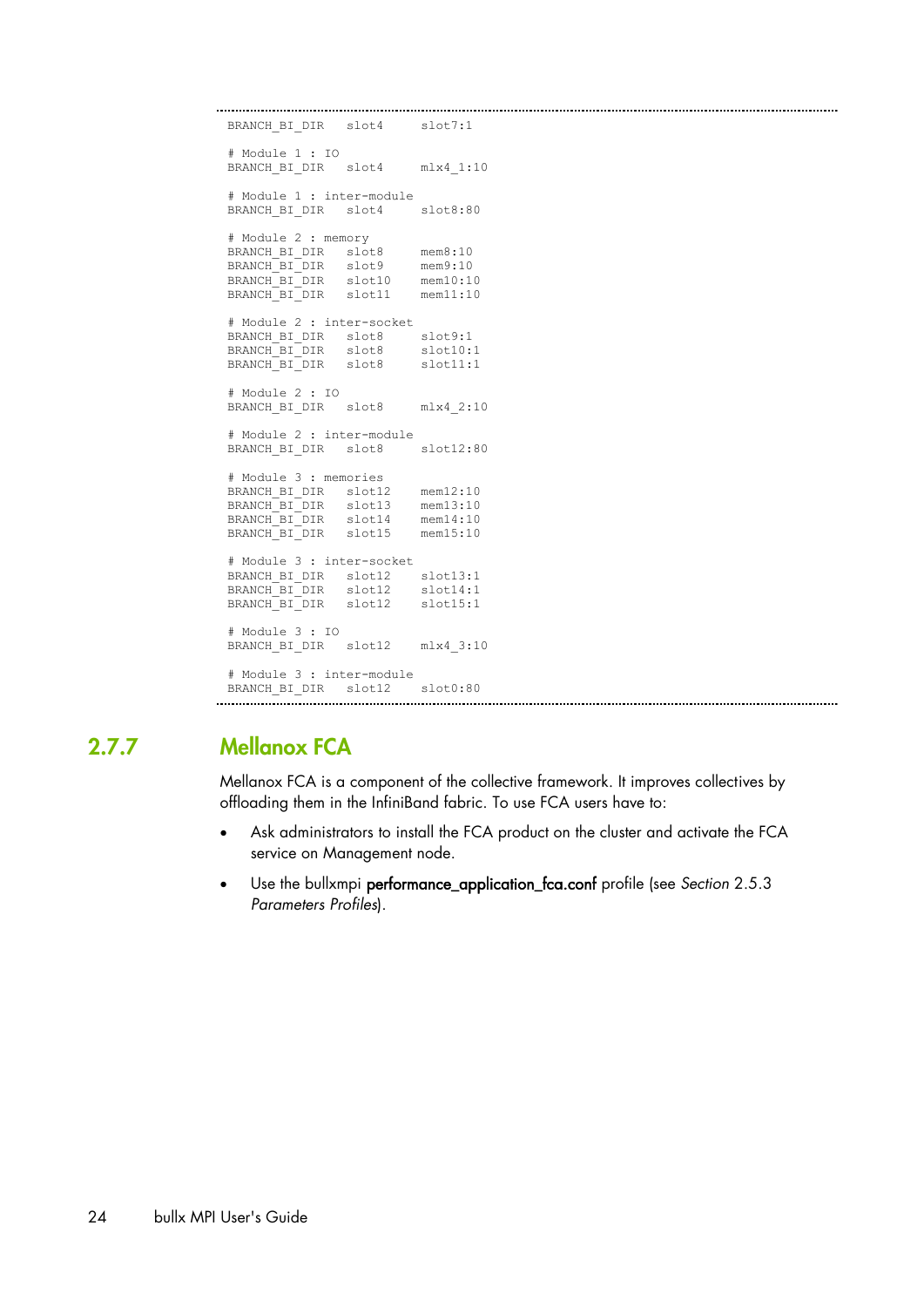## <span id="page-30-0"></span>**2.7.8 bullx MPI Hyperthreading Support**

By default Bull clusters are delivered with the hyperthreading feature disabled.

When the users activate this feature on their cluster (for performances reasons), the bullxMPI binding (see *Section [2.4](#page-14-0) [Binding with bullx MPI](#page-14-0)*) options have to be modified.

OpenMPI 1.6 series does not support hyperthreading.

BullxMPI has an early support of hyperthreading by considering logical cores (also called hardware threads) as physical cores.

To have the same binding behavior on a hyperthreaded cluster than a not hyperthreaded cluster, you have to:

- add the **--**cpus-per-rank 2 option to the mpirun command
- add the **--**ntasks-per-node=16 option to the SLURM allocation command for a cluster with 16 cores per node.

## <span id="page-30-1"></span>**2.7.9 bullx MPI GNU Compilers Support**

The default version of bullx MPI uses Intel compilers for the mpicc, mpiCC, mpic++, mpif77 and mpif90 wrappers.

This use of Intel compilers make the bullx MPI incompatible with the GNU compilers, especially for GNU Fortran.

By installing the optional bullxmpi\_gnu version, the bullxmpi fully supports the GNU compilers.

To use this version, you have to load the bullxmpi\_gnu module instead of the bullxmpi module and recompile your MPI applications.

Note bullxmpi and bullxmpi\_gnu modules should not be loaded at the same time.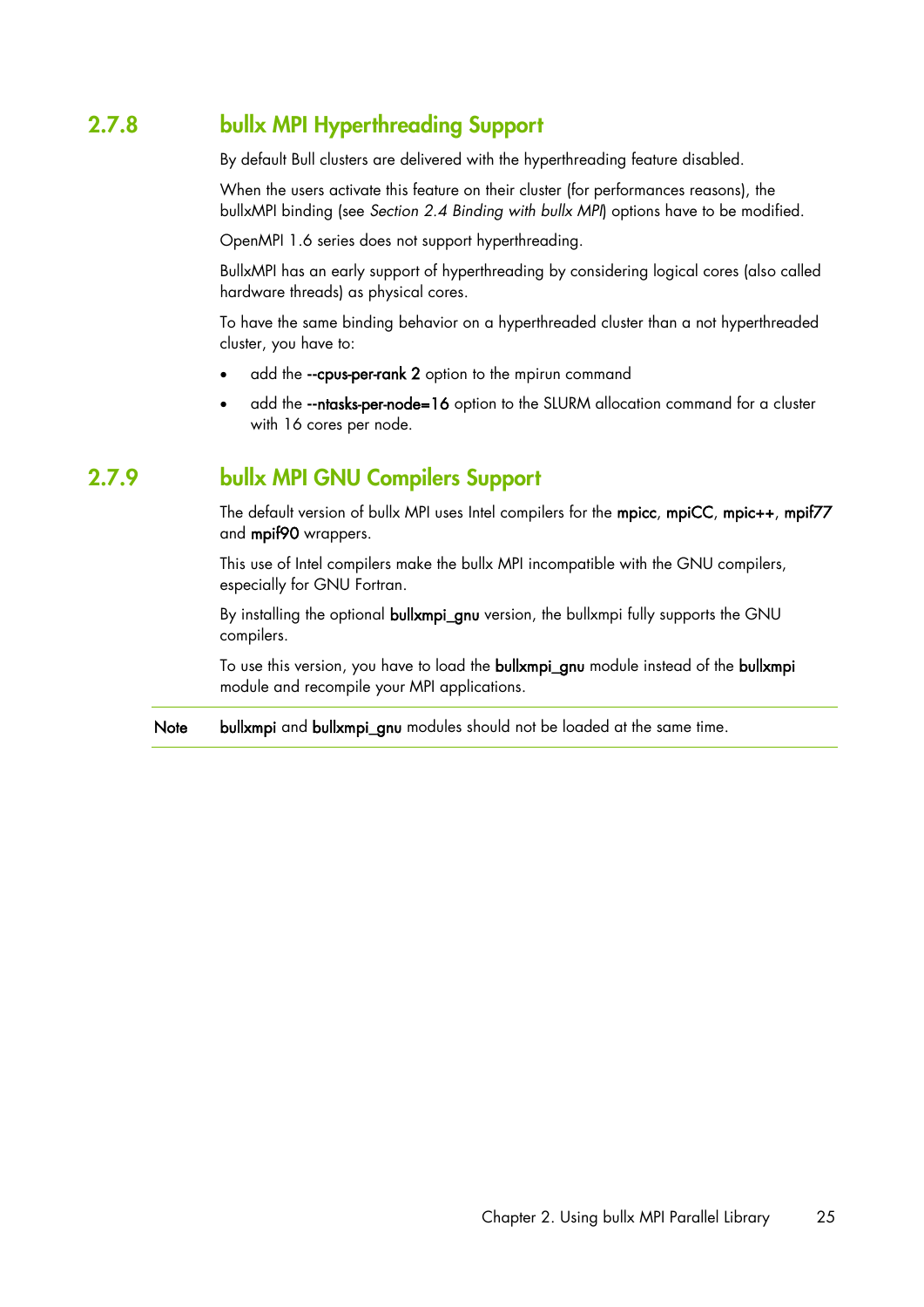## <span id="page-31-0"></span>**2.8 Using Accelerators in MPI Programs**

bullx MPI supports the Bull accelerator hardware (such as B505).

Two types of accelerator are provided with bullx scs 4:

- GPUs from NVIDIA
- Xeon Phi from Intel.

This section describes how these two accelerators can be programmed, and provides an overview of how to use these accelerators on a bullx MPI application.

### <span id="page-31-1"></span>**2.8.1 NVIDIA GPUs**

NVIDIA provides a proprietary environment called CUDA.

See To understand the cuda environment, an extensive documentation can be found in <http://developer.nvidia.com/category/zone/cuda-zone> Documentation is also available in the CUDA installation directory: /opt/cuda/cuda\_version/doc

> The CUDA programming model is based on threads. With CUDA, the programmer is encouraged to create a very large number of threads (several thousand). Threads must be structured into block. The card will thus schedule these threads in free compute cores.

The Khronos Group (a consortium of companies and research groups) has defined a specification called OpenCL. OpenCL defines a programming model close to the CUDA programming model. Because the specification is open, several companies have proposed an implementation of OpenCL for their hardware.

The bullx scs 4 software supports OpenCL for NVIDIA accelerator. Thus, it is possible to write an OpenCL programs and run it on NVIDIA accelerators.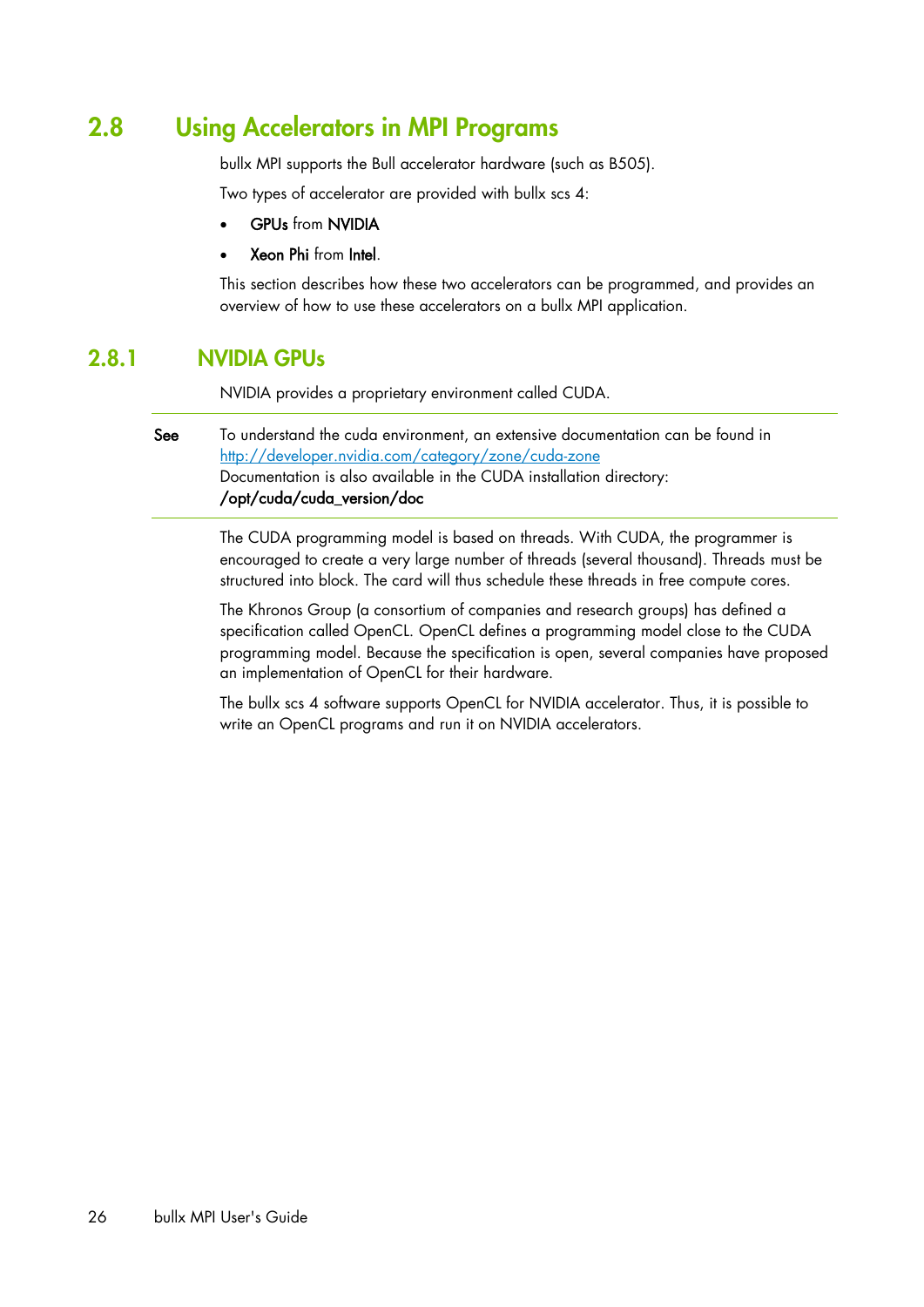### <span id="page-32-0"></span>**2.8.2 Xeon Phi (MIC)**

Note Xeon Phi supports several execution models. In this bullx scs 4 release, we support both the accelerator mode (also called offload or co-processor mode) and native mode for the Xeon Phi. On native mode, there are MPI processes on Xeon Phi, where in accelerator mode there are only MPI processes on Xeons, which delegate part of their work to their accelerators.

The Xeon Phi accelerators are automatically configured to be fully usable in native mode: each Xeon Phi holds an IP address. In native mode, the binaries of the application must be compiled for the Xeon Phi architecture: Xeon Phi binaries are not compatible with the hosts processors. Users can compile an application for the Xeon Phi by using the -mmic compiler flag. To run a native application, it is not sufficient to compile the application. The application must be available on the Xeon Phi. Different options exist to add software on Xeon Phi (see the *bullx MC Administration Guide, Appendix G.4*).

The most flexible option is to copy the application on the Xeon Phi (via scp for example). The Xeon Phi must be available: see *Section [2.8.3](#page-32-1) [bullx MPI and Accelerators](#page-33-0)* for more information about this copy. Xeon Phi jobs can take long time to complete due to EPILOG/PROLOG scripts.

For more information about Xeon Phi and SLURM see *Section 2.9* in *the bullx BM User's Guide*. For more information about using bullx MPI on Xeon Phi see *Section [2.8.3](#page-32-1)*. *[bullx](#page-33-0)  [MPI and Accelerators](#page-33-0)*

Although the Xeon Phis are configured for the native mode, they can be also used in coprocessor mode. To use a Xeon phi as a co-processor, the programmer should use the new Intel LEO directives (Language Extensions for Offload). These directives, which exist for both Fortran and C are implemented in the Intel compilers v.13.

With LEO, some directives are designed to launch data transfers, other are designed to compile and offload code to the MIC side.

With LEO, it is possible to offload an OpenMP section: OpenMP threads will be created on the MIC side. Because the MIC can have more than 60 cores, and each core can manage four threads, OpenMP thread number must be adapted to this architecture. Nevertheless, it can be challenged to develop an OpenMP section that scale on a large numbers of cores.

Intel TBB (Threading Building Blocks) and Intel Cilk Plus can also be used in C programs (not Fortran) to program the Xeon Phi.

The description of these programming models is not in the scope of this document. Programmer must read the Intel compiler documentation.

<span id="page-32-1"></span>LEO uses a low-level library called COI. COI can be used directly to offload code to the MIC. Nevertheless, this library is not well documented yet and we discourage the use of this method to offload code on the MIC.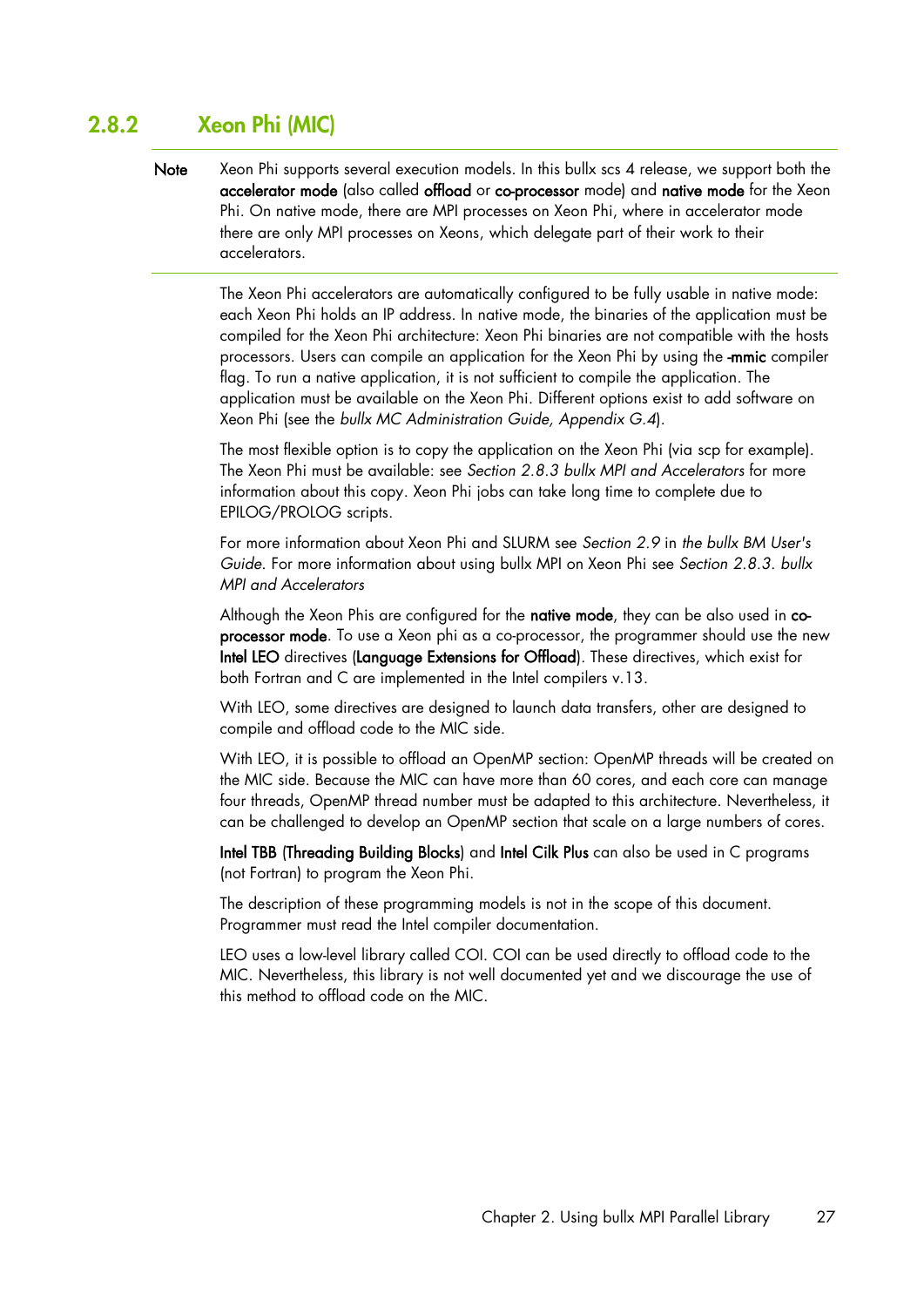## <span id="page-33-0"></span>**2.8.3 bullx MPI and Accelerators**

Using accelerators with MPI means that several MPI processes will use one or more accelerator during the program execution. There are some execution options to know in order to have good performance for both MIC and GPU.

### **2.8.3.1 GPU**

On GPU hardware with several CPU socket and several GPUs (like the B505 blade), best data transfer performance is achieved when a MPI process is pinned on the CPU socket closest to the GPU used. Several CUDA functions (such as cudaSetDevice or cudaChooseDevice) can be used on the MPI program to choose the correct GPU.

### **2.8.3.2 Xeon Phi Native mode**

bullxmpi-mic is a version of bullxmpi designed for jobs using Xeon Phi nodes. This means that some or all of the MPI ranks can run on Xeon Phis, while others can run on Xeons.

To use it, one needs to load Intel compilers (at least the 2013 version) and bullxmpi-mic in the user environment by executing the following commands (in this exact order):

```
source /opt/intel/composerxe/bin/compilervars.sh
module load bullxmpi-mic/bullxmpi-mic-1.2.5.1
```
To compile a MPI executable for Xeon Phi, mpicc (or mpif90) must be used with the -mmic option. This generates Xeon Phi executables and selects Xeon Phi versions of shared libraries discarding x86\_64 ones. For example:

mpicc -mmic prog.c -o mic\_prog

mic\_prog is a Xeon Phi executable and must be available on the Xeon Phi before launching it via mpirun. In bullx scs 4, the Xeon Phis are available after the reservation (salloc) and after the execution of the init\_mic.sh script within the reservation. Thus, users must copy the application (mic\_prog, in our example) when the Xeon Phis are available. Users can also choose to add mic\_prog on a NFS mount to avoid an explicit copy to the Xeon Phi. For more information about NFS mount see the *bullx MC Administration Guide, Appendix G.4*.

Note A Xeon Phi is available when: - it is allocated (via salloc) - the init\_mic.sh command is launched after the allocation Attention: init\_mic.sh takes ~1 min to complete.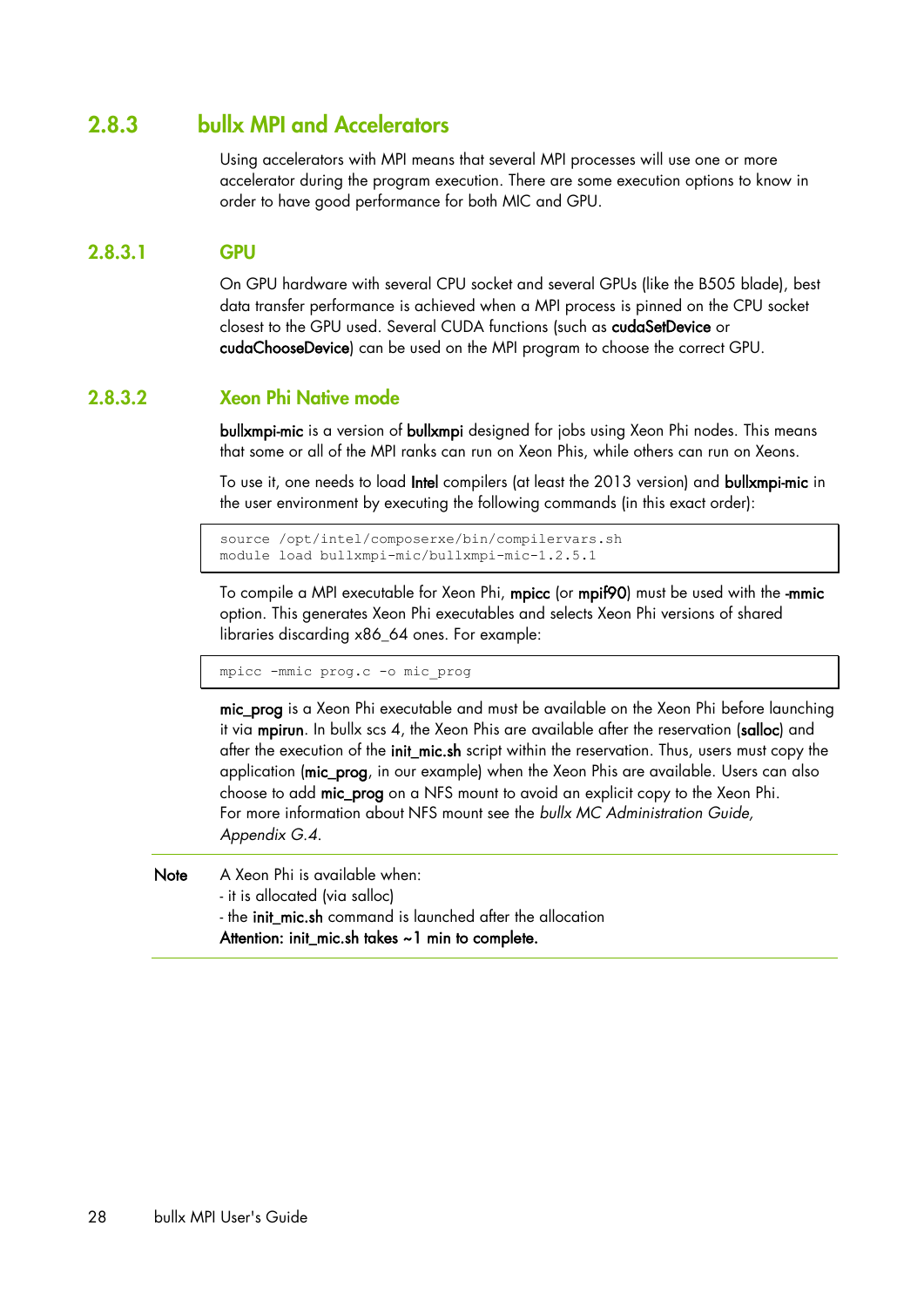Xeon Phis are generally seen as normal nodes:

- they have hostnames (following the pattern '\${host\_nodename}-mic\${X}', with X in 0,1)
- they can be connected to by ssh
- NFS mounts can be configured by the system administrator (see *Appendix G* in the *bullx MC Administration Guide* for details)
- MPI jobs can be launched on them

However they do not have SLURM daemons running on them (see *Section 2.9 MIC configuration and usage* in the *bullx BM User's Guide*), which implies that:

- Xeon Phi nodes do not appear in the result of the sinfo command and cannot be allocated directly
- they are a resource of their host nodes in SLURM. The user must allocate those hosts nodes instead
- MPI iobs are launched on them only using mpirun, not using srun

Launching a job on Xeon Phis requires these 4 steps:

- 1. Allocating nodes with Xeon Phi coprocessors in SLURM using the -gres option.
- 2. Running /etc/slurm/init\_mic.sh to ensure that Xeon Phis are available (~1min to complete)
- 3. Copy the application to the Xeon Phi (if no NFS mounts or no extra overlays are configured, see *Appendix G* in the *bullx MC Administration Guide*)
- 4. Running the MPI program with mpirun (because srun is not available for native Xeon Phi applications)

At the end of the allocation, the EPILOG script is launched. The Xeon Phi node can stay ~1min in completing state (see *Section 2.9 of the bullx BM User's Guide* for more details).

Note Xeon Phi nodes must be automatically allocated in exclusive mode. SLURM should be configured in this way, see *Section 2.9 of the bullx BM User's Guide* for more details.

> For example, to launch a job on four Xeon Phi, with one MPI task per Xeon Phis, you can allocate two nodes with two Xeon Phis each:

```
salloc -N2 --gres=mic:2
/etc/slurm/init_mic.sh
mpirun -np 4 mic_prog
```
bullxmpi-mic selects automatically Xeon Phi nodes of a job for a Xeon Phi executable, and Xeon nodes for a x86\_64 executable. You can launch hybrid jobs after compiling a program into two executables (one for Xeon and one for Xeon Phi) and launching both mpirun using the ':' character as a separator between the commands.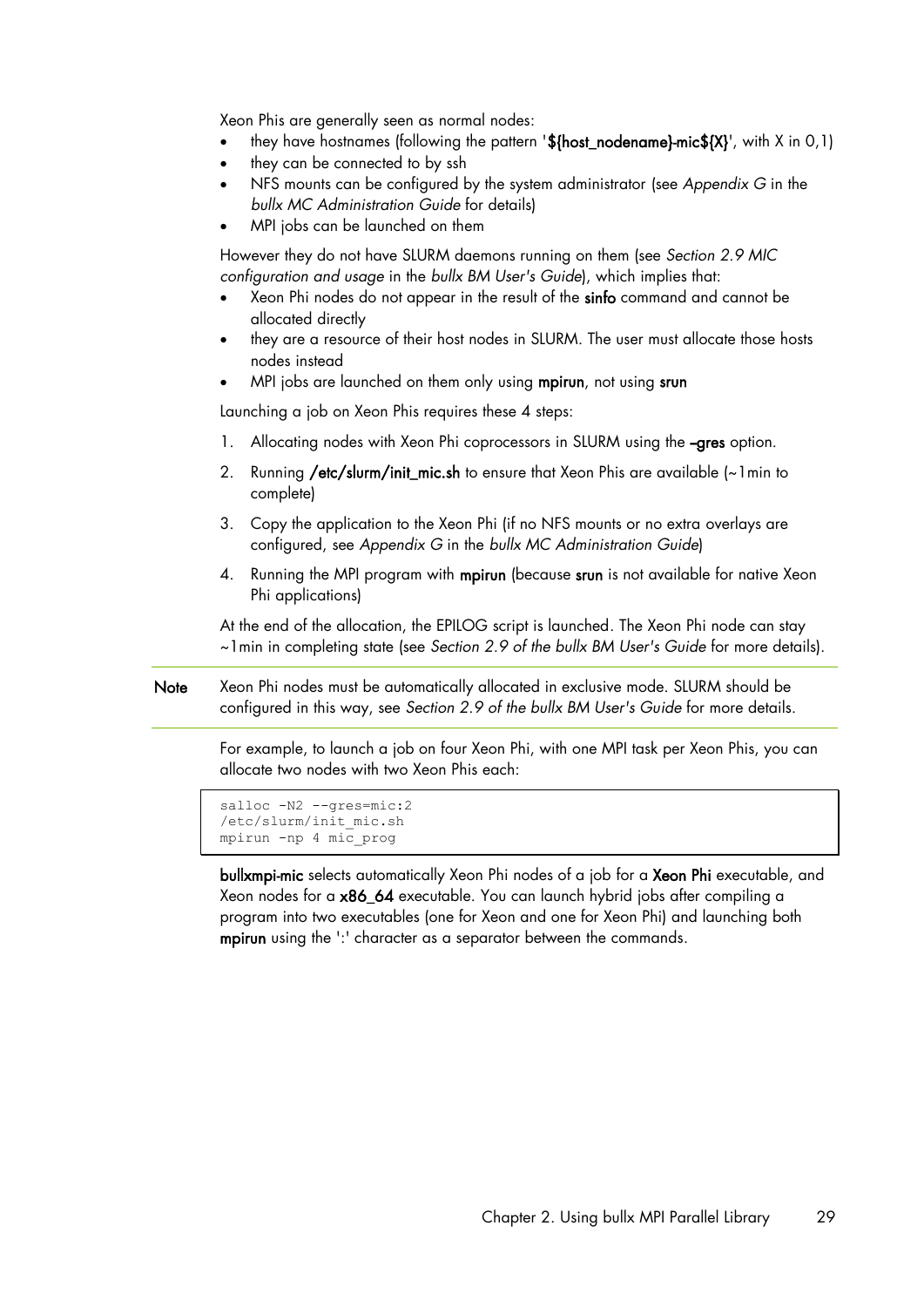### **Examples**

Note We assume in these examples that **mic\_prog** is on a NFS mount, so the step 3 (copy mic\_prog to the Xeon Phis) is useless.

For example, on a cluster with two Xeon Phi per nodes, the following commands are equivalent:

```
salloc -N2 --gres=mic:2
/etc/slurm/init_mic.sh 
mpirun -np 16 -bynode xeon_prog : -np 60 -bynode mic_prog
```
and:

```
salloc -N2 --qres=mic:2 -w node1, node2
/etc/slurm/init_mic.sh
mpirun -np 16 -bynode -H node1,node2 xeon_prog : -np 60 -bynode -H node1-
mic0,node1-mic1,node2-mic0,node2-mic1 mic_prog
```
Both launch 16 ranks on 2 Xeons and 60 on their 4 Xeon Phi (here -bynode picks nodes in a round robin fashion). Nodes are chosen manually in the last command, whereas in the first one mpirun guesses nodes to pick: Xeons nodes allocated by SLURM for the Xeon executable and corresponding Xeons Phis nodes for the Xeon Phi executable.

Note Xeon Phi processors have 4 hyperthreads per core (see section [2.7.8](#page-30-0) bullx MPI [Hyperthreading Support.](#page-30-0) In bullxmpi-mic, binding with "-cpu-per-rank" will use logical cpus, so in a hybrid application you will have to use the option **--**cpu-per-rank \$((4\*N)) to bind to N physical cpus.

### **2.8.3.3 Xeon Phi co-processor Mode**

Note For the co-processor mode, the application must be compiled for the host (not for the Xeon Phi). The application runs on the host and offload some part of the computation to the Xeon Phi. This mode is close to the GPU mode.

In this mode, Xeon Phis are used as coprocessors to a node, which means that the MPI runtime is not aware of them: the Xeon binary offloads the MIC code. Therefore the normal flavor of **Bullxmpi** has to be used, not **Bullxmpi-mic**. To use Xeon Phi in this mode it is advisable to:

1. Set the environment:

```
source /opt/intel/composerxe/bin/compilervars.sh
module load bullxmpi/bullxmpi-1.2.6.1
```
2. Compile your app containing OpenCL or offload pragmas normally. (See /opt/intel/\${composerxe}/Samples/en\_US/[C++ | Fortran]/mic\_samples/ for examples):

mpicc offload\_prog.c -o offload\_prog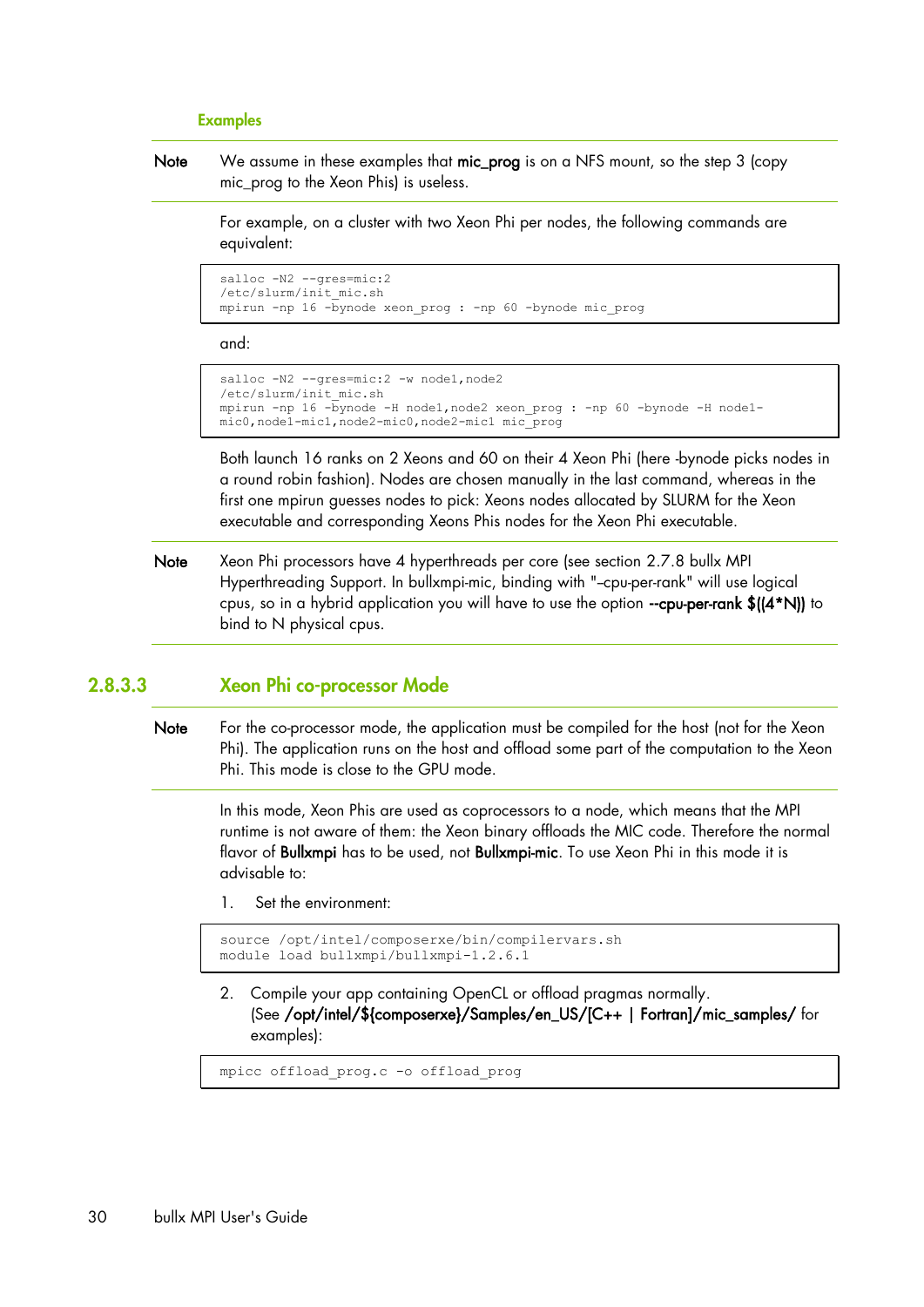3. Reserve the Xeon Phi with **--**gres and initialize them:

```
salloc -N1 --gres=mic:2
/etc/slurm/init_mic.sh
```
- Note If the Xeon Phis are intended to be used only in offload mode for each node in the cluster, the system administrator can disable the PROLOG/EPILOG scripts (to remove the time needed to reboot the Xeon Phis). See *section 2.9.4 Managing security of the Xeon Phis* in the *bullx BM User's Guide*, for more details about the impacts of disabling PROLOG/EPILOG.
	- 4. Launch your job with srun or mpirun:

```
mpirun -N 2 offload_prog
```
There are two executions issues with the Xeon Phi co-processor.

- The first issue is the affinity problem, which is basically the same than for GPU hardware. LEO provides ways to set up the correct GPU for a particular MPI task.
- The second issue is the thread affinity on the MIC. With the Intel OpenMP software stack, it is possible to control the number of threads created by each MPI task on the MIC (with the MIC\_OMP\_NUM\_THREADS environment variable), or to control thread affinity (MIC\_KMP\_AFFINITY). These variables are defined in the Intel Compilers documentation.

The user can specify thread affinity for each MPI process launched through environment variables. See Intel Documentation for Xeon Phi for more details.

### **Usage example**

mpirun -x MIC\_PREFIX=MIC -x MIC\_OMP\_NUM\_THREADS=48 -x MIC KMP\_AFFINITY=exeplicit,proclist= $[4-\overline{5}1]$ , verbose ./mpi\_omp\_mic\_test

When launching several executables with one mpirun command, it can be useful to control where OpenMP threads will be bound.

See the standard documentation provided with the Intel compilers for more details about the runtime OpenMP provided by the Intel compilers (especially the KMP\_AFFINITY syntax).